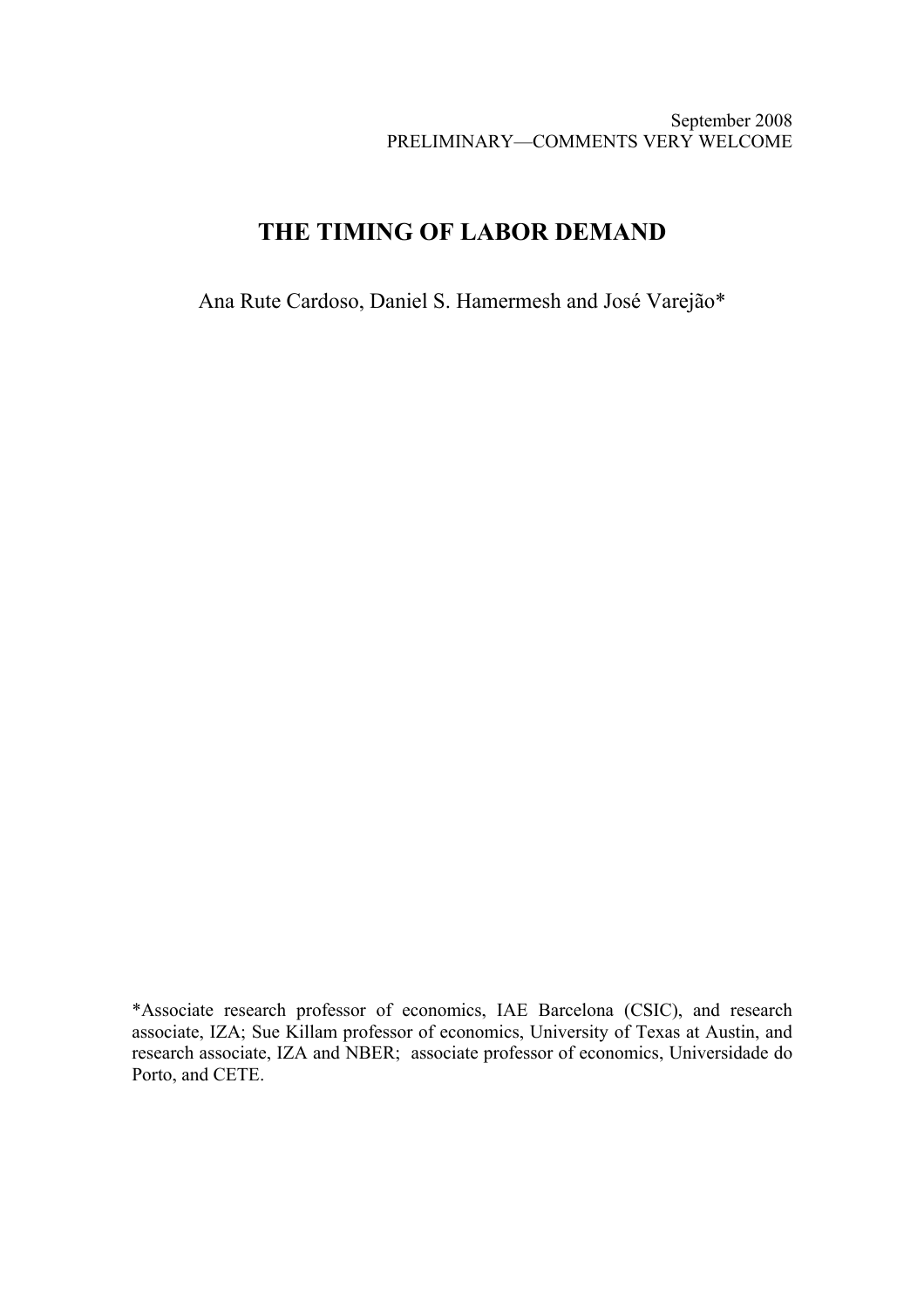## **Abstract**

We examine the timing of firms' operations in a formal model of labor demand. Merging a variety of data sets from Portugal from 2003, we describe temporal patterns of firms' demand for labor and estimate production-functions and relative labor-demand equations. The results demonstrate the existence of substitution of employment across times of the day/week and show that legislated penalties for work at irregular hours induce firms to alter their operating schedules. The results suggest a role for such penalties in an unregulated labor market, such as the United States, in which unusually large fractions of work are performed at night and on weekends.

Keywords: Demand for labor; time use; wage penalty JEL Codes: J23; J78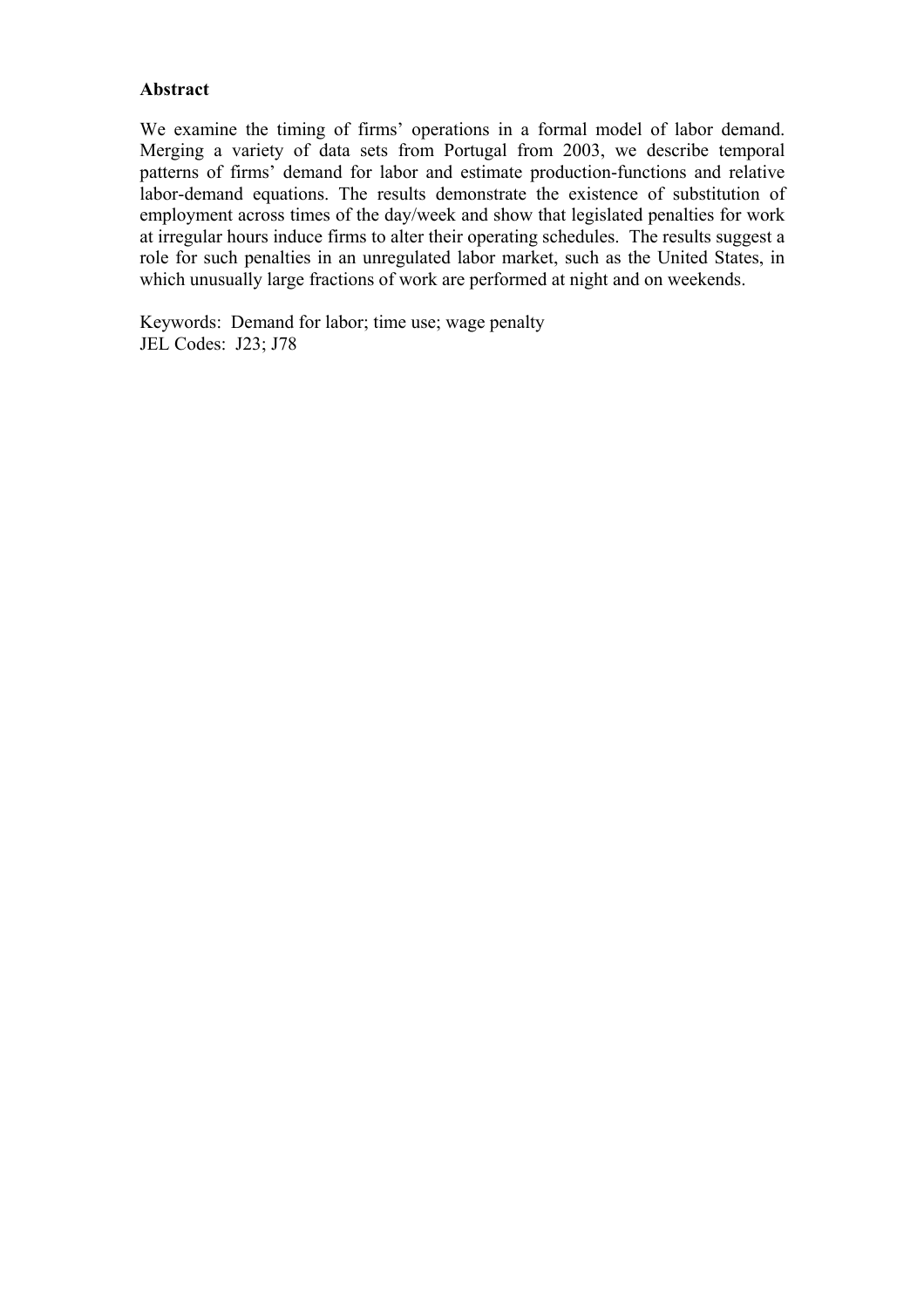#### **I. Introduction**

The effect of labor costs on the number of workers that firms seek to employ and the intensity with which those workers are employed is one of the most-studied subjects in labor economics. The theory has proceeded from the theory of production to examining profit-maximizing behavior in the face of per-hour and per-worker costs that are assumed to be exogenous to the firm. Implicit in the entire literature are "t" subscripts—labor-demand functions and production functions are defined over particular intervals of time during which the factor inputs are assumed to be productive. While every economist knows that, with almost no exceptions (but see Stafford, 1980, and more broadly Winston, 1982) the theoretical discussion has treated time units as if they are all the same—one hour, or one week of labor inputs is the same regardless of the time of day or week of the year when it occurs.

Hours of the day are not the same to workers. In a relatively unregulated labor market like that in the United States, we observe, as one would expect from the hedonic model (Rosen, 1974), that those individuals performing work at unusual times (nights and weekends) tend to have relatively little human capital, and are workers for whom the attraction of a market-generated compensating wage differential makes work at these times attractive (Hamermesh, 1999). We may infer from the wage premium and the characteristics of workers observed on the job at different times that the timing of work matters to workers. Indeed, many countries impose wage penalties in the form of mandatory premium pay on worker-hours that are utilized outside of what are deemed to be standard hours. These are quite different from the overtime penalties that many countries also assess on total hours (usual weekly) that an employee works beyond a standard amount. Our focus here is thus on the timing of labor inputs, not their quantity.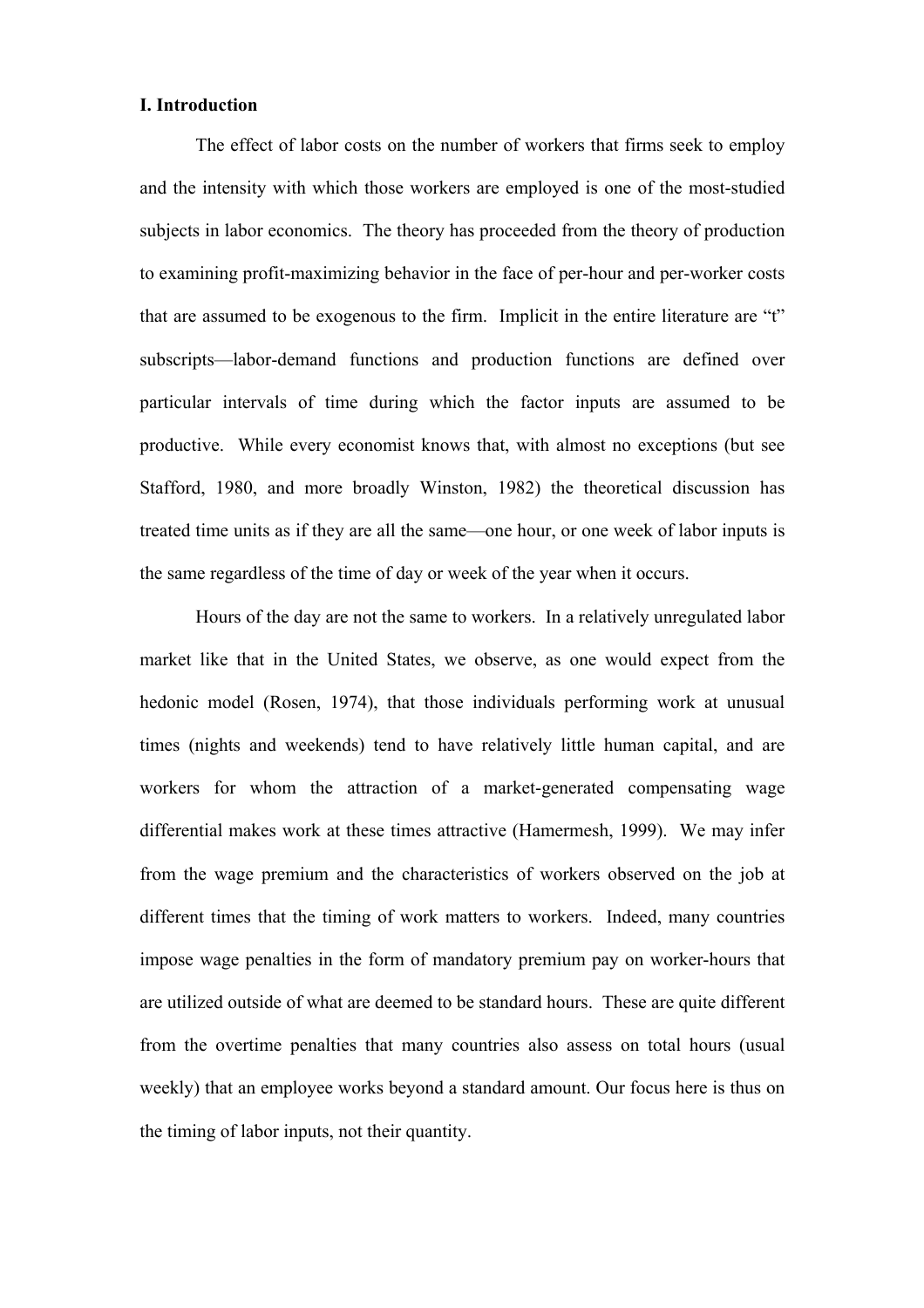Absent differences in input prices arising from workers' preferences and/or government mandates, employers' labor demand will vary hebdomadally. Some firms face greater product demand, and a greater derived labor demand, on weekends (e.g., golf clubs), while others may find their customers offering higher prices late on weekday evenings (e.g., take-out places serving Wall Street law firms). For this reason any study of the demand for labor in time must account as carefully as the data allow for inter-firm differences in work-timing resulting from heterogeneity in the temporal pattern of product demand.

The most likely reason why there have, to our knowledge, been literally no formal analyses of the general question and of labor-market policies affecting highfrequency temporal differences in work-timing has been the complete absence of data that would allow examining these issues. Fortunately a variety of firm-level surveys conducted in Portugal can be combined to study the issue, with the crucial data set being one that shows the number of workers on the job at each hour of the week.

In what follows we therefore first outline the nature of legislative mandates on work-timing in a number of countries and in Portugal. We then describe the Portuguese data, discuss how we select the samples to use in the estimation and describe some broad patterns of time use across the week. In Section IV we discuss the models that we estimate—production tableaux and relative labor-demand equations—and describe how they can be used to generate estimates of the relevant parameters. Section V presents the estimates of these structural equations; as an interesting by-product it also examines how the impacts of various demographic differences on a firm's sales compare to estimates of their effects on wages. Section VI presents a few policy simulations using these estimates.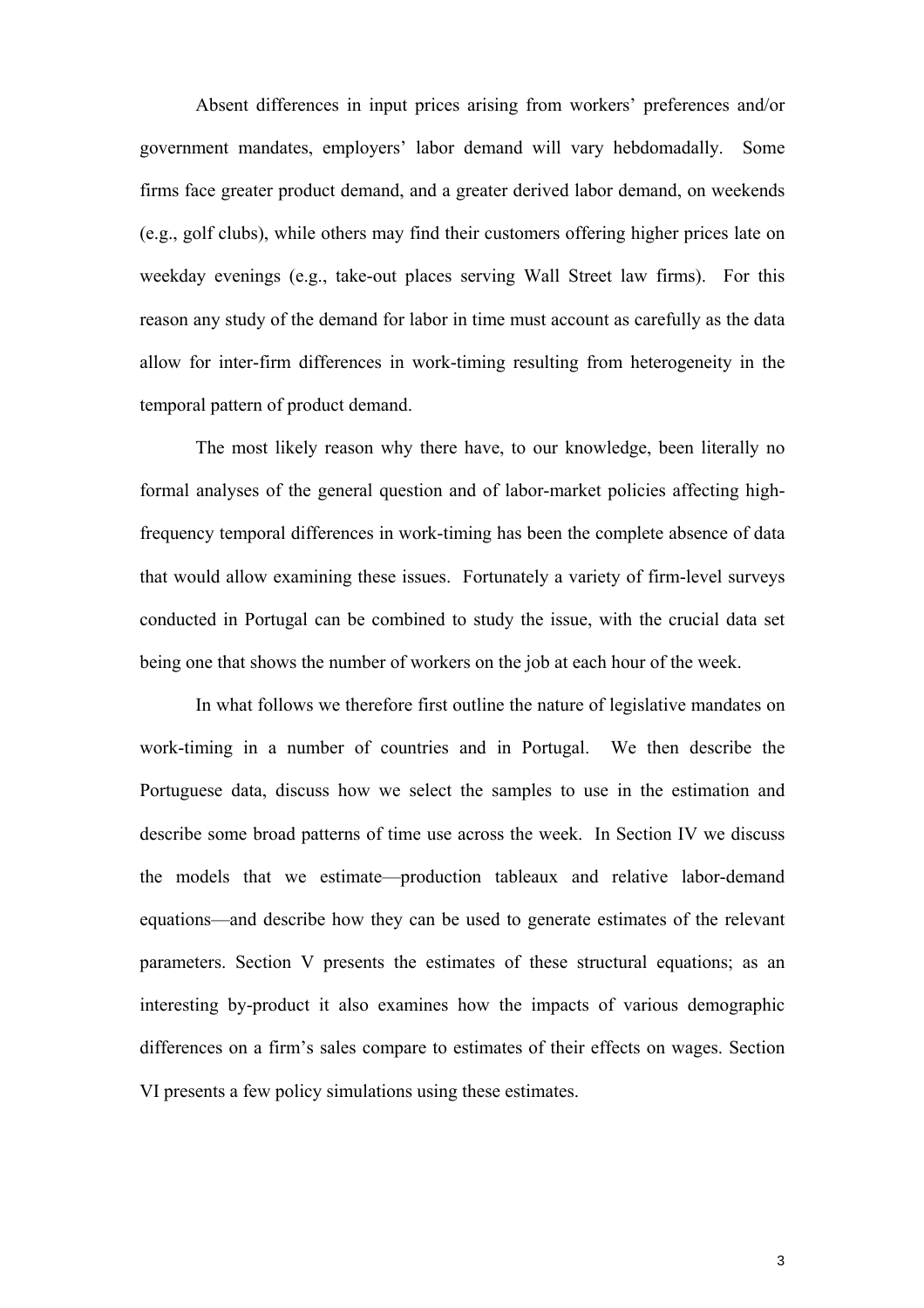### **II. The Regulation of Work Timing**

Work outside daytime weekday hours, especially night work, has long attracted regulatory attention. The International Labor Organization (ILO) alone has devoted eight conventions to night work, especially that performed by women and younger workers. The regulation of night work is typically justified on the grounds of concerns with workers' health, although their ability to meet family and social responsibilities is also a concern. Accordingly, most rules addressing the issue are targeted at night workers' health conditions and at the specification of workers' rights to being transferred to a similar daytime job if they are, for reasons of health, seen as unfit for night work. Existing rules also often call for compensation for night work, either in the form of a compensatory rest period or additional pay. ILO Convention No. 171, for example, calls for various benefits that recognize the "nature of night work." Many European nations and Japan (as well as many less developed countries) have followed this and similar recommendations and passed legislation that sets specific rules about the compensation of night workers.

Table 1 describes rules on night and weekend work in a number of countries and makes the point that wage penalties mandated on employers of night workers are of interest to many nations. In many more countries than Table 1 suggests, especially in Europe, night work is addressed by collective agreements rather than legislatively. For example, a survey of collective bargaining covering Spanish firms shows that 49 percent of collective agreements establish a specific pay rate for night work that is on average 23 percent above the pay rate for similar daytime work.<sup>1</sup>

Portuguese legislation, while allowing employers to organize working time as they see fit, sets a number of rules that may condition the timing of economic activity

<span id="page-4-0"></span><sup>1</sup> Conducted by the *Confederación Española de Organizaciones Empresariales* (Eironline, 2003).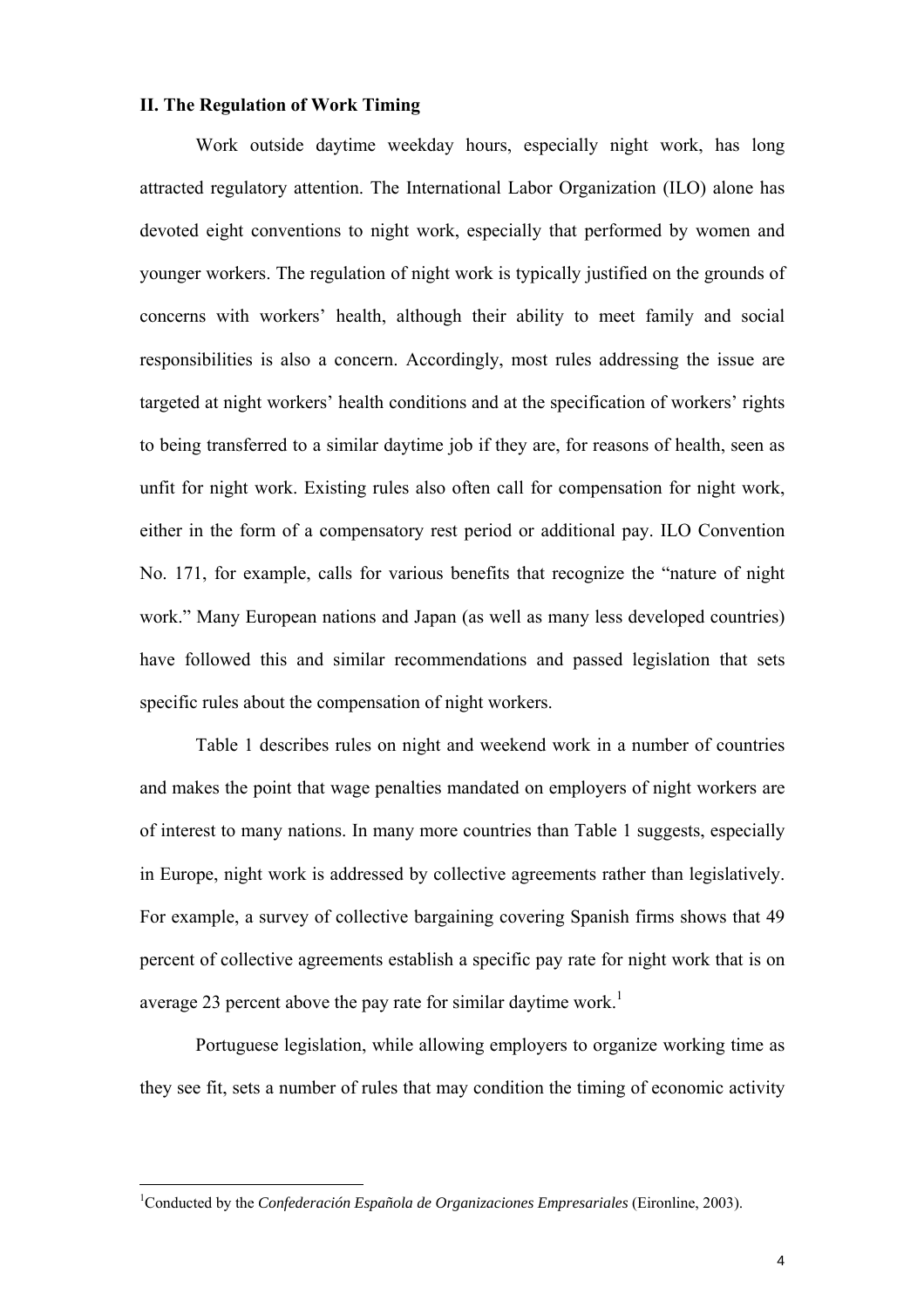and whose impact is the focus of this study.<sup>[2](#page-5-0)</sup> The duration of work is set by collective agreement, but the law stipulates the maximum length of both the workday (8 hours) and the workweek (40 hours), with these limits extendable up to 10 hours per day and 50 hours per week. Overtime work is permitted in cases of an exceptional workload or if there is the risk of an imminent economic loss by the firm, but even then it is limited to a maximum of 200 hours per year.<sup>3</sup> An overtime pay premium is due, varying from 50 to 100 percent of the straight-time wage rate depending on the number of consecutive overtime hours.

All night work (defined as of 2003 as work performed between 8PM and 7AM) carries a wage penalty of 25 percent (DL 409/71, art. 30). A number of health and safety regulations, including mandatory regular medical check-ups especially designed for night workers, are also in place. Regular night work may or may not be integrated into a shift-work system. That is likely to be the usual case, as the law also establishes that a shift system has to be organized whenever the length of the operating period exceeds the normal period of work. Work on weekends is also subject to a number of rules, as Sunday and Saturday are the default mandatory weekly rest days. The corresponding wage penalty is not set by law, but collective bargaining can and usually does stipulate one.<sup>4</sup>

It makes sense to consider four different pay regimes, each corresponding to work done at different times: Normal hours, 7AM-8PM Monday-Friday, with no

<span id="page-5-0"></span> $2$ The regulatory framework described in this section was in effect at the time the data used in the empirical part were collected (May 2003). In December 2003, the Portuguese Labor Law was heavily modified. Very unfortunately, no survey on the timing of work in firms has been conducted since the legislative changes occurred.

<span id="page-5-1"></span> $3$ By contrast, in 2007 in the U.S. the average worker in manufacturing worked 4.2 hours of overtime in a typical week (*Economic Report of the President*, 2008), which could not, given the annual maximum, have occurred in Portugal for any worker.

<span id="page-5-2"></span><sup>&</sup>lt;sup>4</sup>Although this is by no means a general rule, since weekend hours are by no means necessarily overtime hours, the overtime pay premium for weekend work (100 percent) puts a *de facto* cap on what collective bargaining rules will stipulate. The absence of a unique well-defined penalty for work at any given time is analogous to the frequent absence of a well-defined overtime penalty noted for the U.K. by Hart and Ruffell (1993).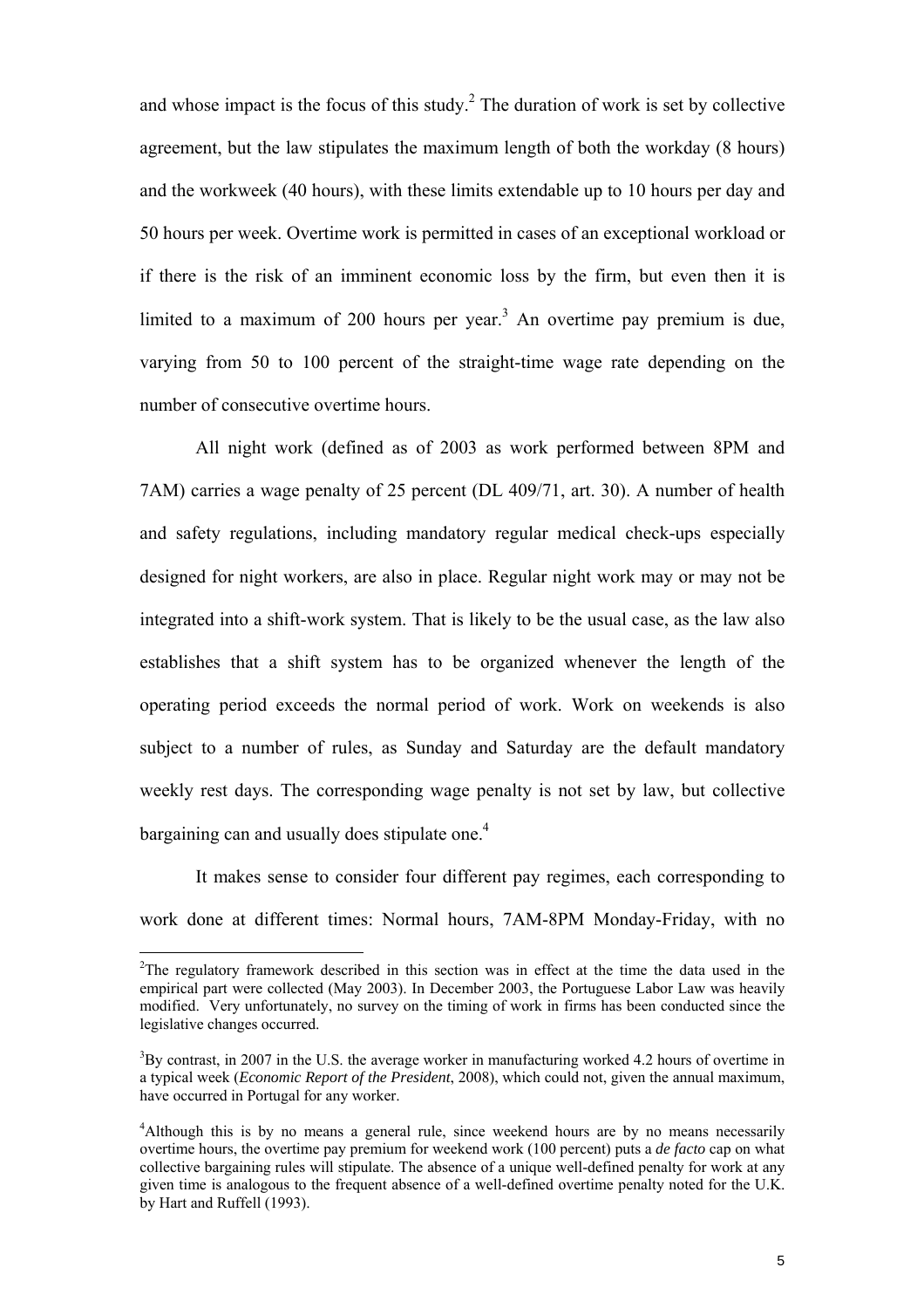wage penalty; night weekday hours, 8PM–7AM Monday-Friday, penalized 25 percent; daytime hours on weekends, 7AM-8PM Saturday and Sunday, penalized varying from 0 to 100 percent; and night weekend hours, 8PM-7AM Saturday and Sunday, penalized varying from 2[5](#page-6-0) to 150 percent. $5$ 

#### **III. Data, Concepts and Descriptive Statistics**

### *A. Creating the Data Set*

 $\overline{a}$ 

The data used in this study come from three sources: *Quadros de Pessoal* (henceforth  $QP$ ) (Personnel Records)<sup>[6](#page-6-1)</sup>; an Annex to the Portuguese contribution to the European Union Company Survey of Operating Hours and Working Times and Employment (*EUCOWE*); and the *Employment Survey*.

The *QP* is an administrative matched employer-employee dataset collected by the Portuguese Ministry of Employment. Reporting is mandatory for all employers with at least one wage-earner, excluding public administration and domestic work. It is thus basically a census of the private sector. The data refer to one reference week in October and include the worker's wage (split into several components), age, gender, schooling, occupation, tenure, skill level, normal hours of work, overtime hours of work, the industry and location of both the firm and the establishment, and firm sales.

The Portuguese contribution to the EUCOWE survey was also carried out by the Ministry of Employment in  $2003$ .<sup>[7](#page-6-2)</sup> It was addressed to establishments in all industries (except agriculture and public administration) and all size classes. Besides extensive information on the length and organization of working hours and hours of

<span id="page-6-0"></span> $5$ The exact starting and ending hours of night work may be set differently by collective agreement. The law stipulates that work done over an 11-hour interval that contains 7 consecutive hours within the 10PM–7AM interval may be considered night work if that is so agreed (art. 29-2).

<span id="page-6-1"></span><sup>6</sup> Some recent examples of uses of data from the *QP* are Portugal and Cardoso (2006) and Varejão and Portugal (2007).

<span id="page-6-2"></span><sup>&</sup>lt;sup>7</sup>The survey was conducted in France, Germany, Portugal, Spain, the Netherlands and the United Kingdom as part of an EU-funded project on operating hours, working time and employment. A summary of the findings can be found in Delsen *et al*, 2007. Although the same questionnaire was used in all countries, the annex we use was specific to Portugal.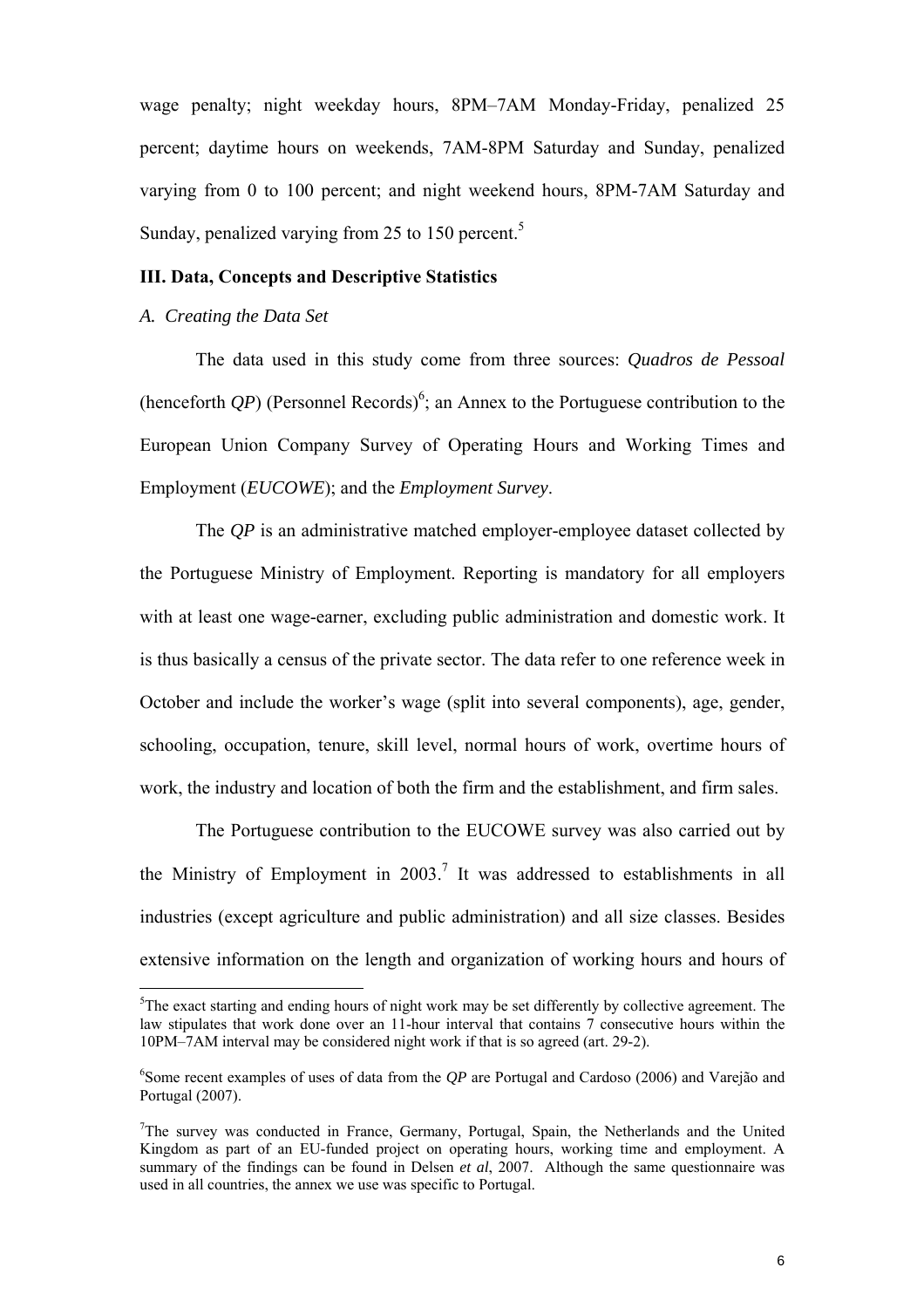operation, Portuguese respondents were asked to report the number of employees working at the establishment during each hour of the survey week. Only outside contractors, temporary agency workers and unpaid workers were excluded from this head-count. The questionnaire was administered to a sample that was stratified by size-class and industry and drawn from the universe of firms responding to the *QP*. [8](#page-7-0) The initial sample included 6,002 establishments, 3,127 of which returned responses. Only 2,818 firms provided data that were internally consistent and validated by the Ministry of Employment.

The *Employment Survey* is a quarterly household survey standardized across European countries. It collects detailed information on individuals' demographic characteristics and labor-market status. From this sample we use individuals' selfreports on the broad outlines of their work schedules (daytime weekday, night, Saturday and Sunday work), gender, age, education, occupation, industry and location. The original sample contained 50,714 observations. After restricting the sample to those in employment (and with valid information on the variables selected), we obtained a sample of 19,448 individuals.

Given our focus on productivity, it is crucial that our proxy for production (total sales) be measured at the same level as employment. Sales in the *QP* are, however, recorded only at the firm level. For that reason we restrict the data set to single-establishment firms (approximately 70 percent of the sample, 1,949 firms). Since annual sales for 2003 are reported in the 2004 wave of the *QP*, we use both the 2003 (for workforce characteristics) and the 2004 (for sales) waves of this data source. The requirement that the firm be present in both waves eliminated another 371 establishments, generating a sample of 1,578 establishments. We have furthermore

<span id="page-7-0"></span><sup>&</sup>lt;sup>8</sup>Four size classes and seven industry groups were considered for stratification of the sample. The four size strata are: 1-19, 20-249, 250-499 and 500 or more employees. The seven industry strata are: Primary sector, secondary sector, construction, distributive services, producer services, social services, and personal services.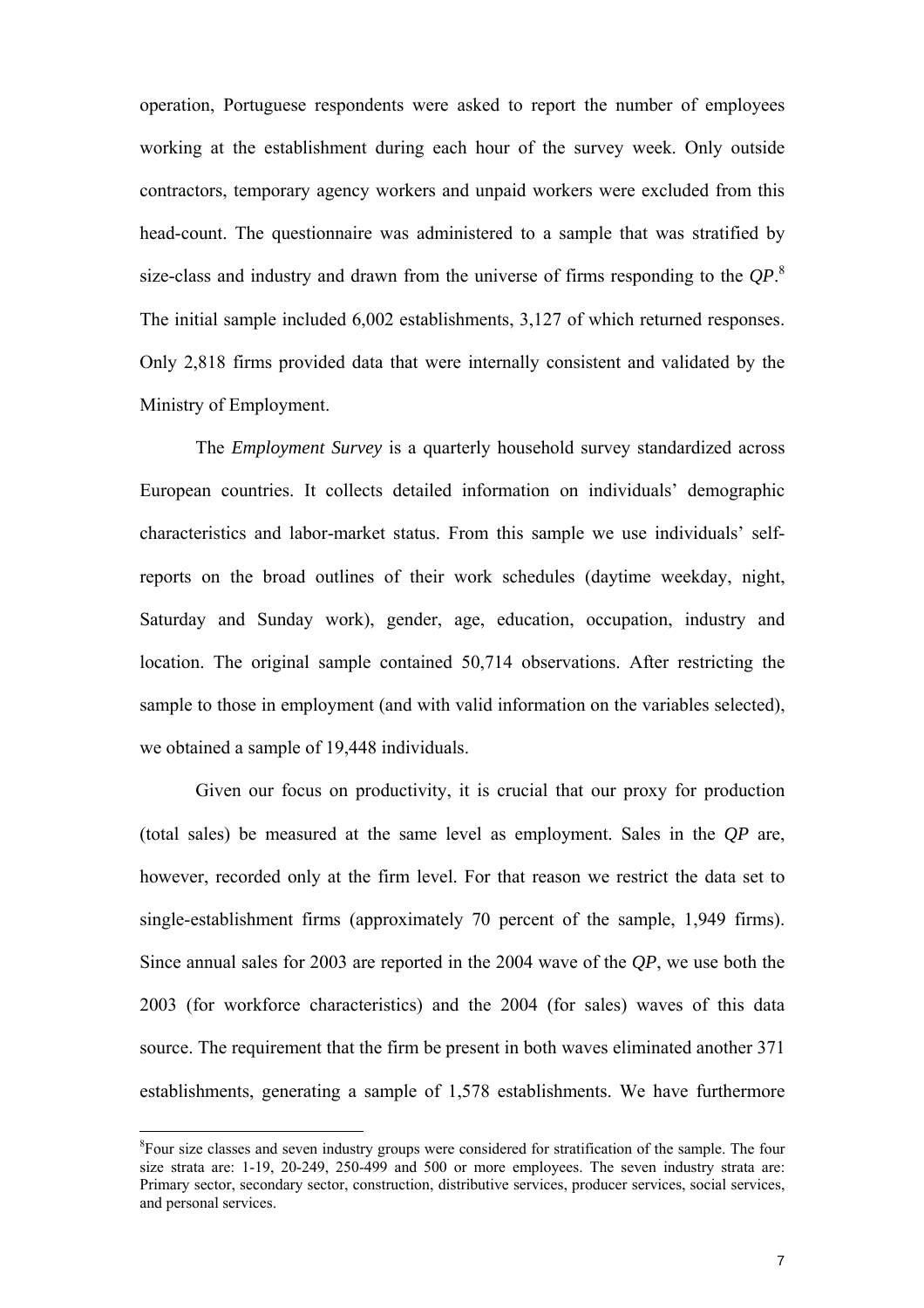dropped one-worker firms (60) and those that, although they responded, did not complete the table on the timing of work (554), resulting in a final sample of 964 firms.

While the *EUCOWE* reports total employment at each time of the day, it does not contain any information on the composition of employment by skill level. Since the skill composition of the workforce at different hours will have an impact on the productivity of labor at different times, we impute the time-specific composition of the workforce. Starting with the information in the *Employment Survey*, we estimate the probability that an employee works at night, Saturday or Sunday (which we will refer to as time t). <sup>9</sup> We used all the worker attributes X that are common to the variables in the *QP* and the *ES* (gender, age, education, occupation, industry and location), to estimate the determinants of  $p_t$ , the probability of work at time t.<sup>[10](#page-8-1)</sup>

We then apply the estimated coefficients from these probits to the vector X of worker attributes in the *QP* to obtain for each worker a prediction of the probability that s/he engages in daytime weekday, night, Saturday or Sunday work. Taking 0.5 as the cut-off, we imputed for each individual worker in the *QP* employed by the firms answering the time-use survey his/her status as a night worker, Saturday worker and Sunday worker. It is possible that a worker in the *QP* could be classified in any from one to four of the work-timing categories.

### *B. Basic Facts about the Timing of Work*

 $\overline{a}$ 

Here we provide a detailed representation of the process of putting labor to work over the course of one workweek. Dividing the workweek into 168 one-hour intervals, Figure 1 is a firm-based tempogram that represents the total number of

<span id="page-8-0"></span><sup>&</sup>lt;sup>9</sup>We would have liked to go one step further and estimate the probability of work for the same time division as in the company survey. However, the *Employment Survey* only reports whether employees worked at different periods of the day and the week, not the specific hours when work took place.

<span id="page-8-1"></span> $10$ Thus X contains five schooling levels, 44 industrial sectors, 26 occupations and 4 regions.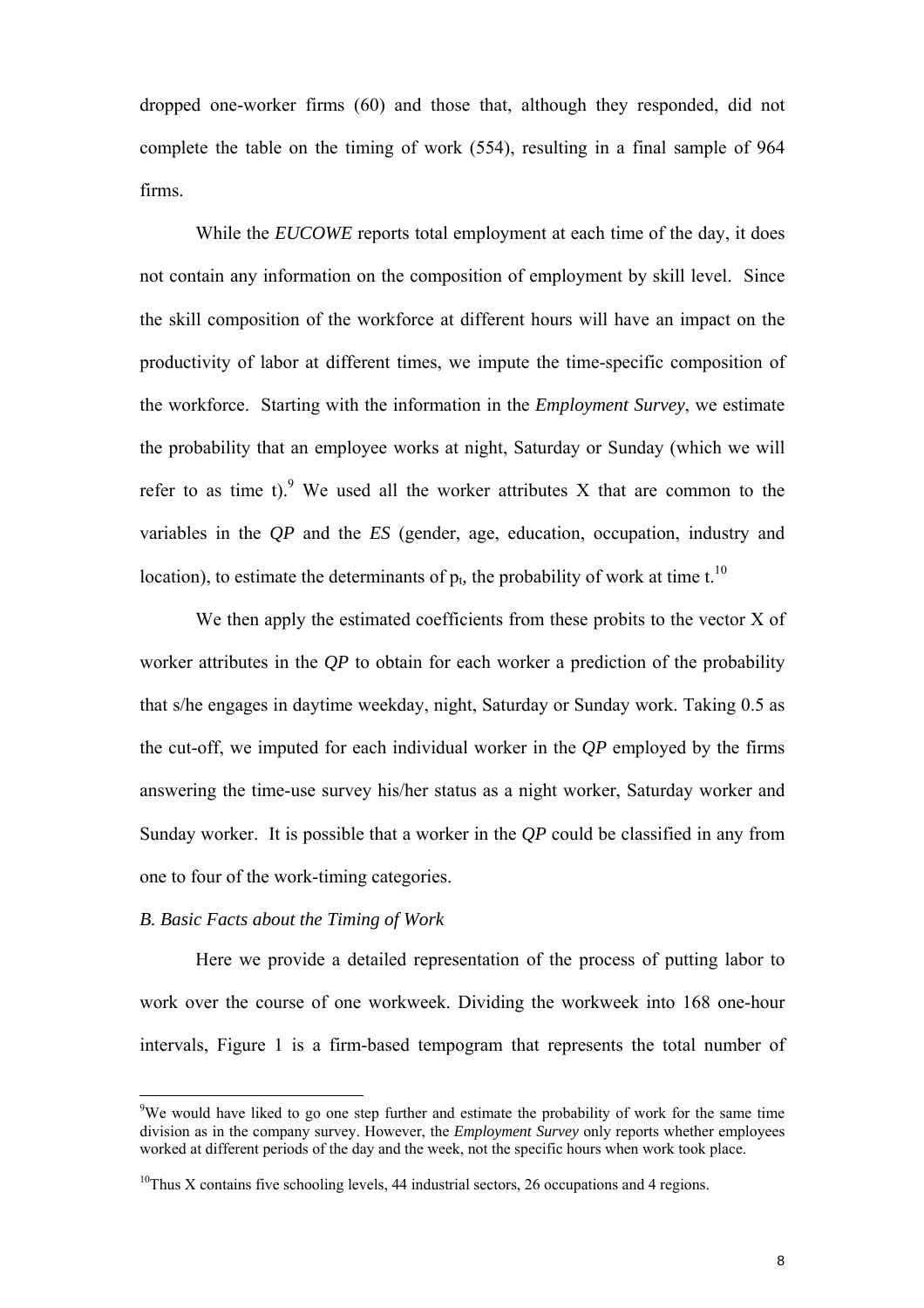workers present at work at each hour of the survey week.<sup>11</sup> The figure describes the rhythmic nature of the demand for labor services within a single week. It shows that the number of individuals working at nights is only a small fraction of the total present at work in the daytime and that the same pattern is repeated from Monday to Friday. It also shows that daytime workers do not all arrive at work at the same time, but rather that they spread their starting hours evenly from 7AM to 10AM, at which time the majority of all daytime workers are simultaneously present at the workplace. The same is true for the transition between daytime and nighttime, as workers start to leave at around 5PM, although the minimum level of employment is not reached before 10-11PM.

Another distinctive characteristic of intra-day employment variation is the abrupt reduction in the number of individuals working between Noon and 2PM, no doubt due to lunch breaks. The number working on weekends is also very small compared to the corresponding count on weekdays. The difference, however, is much more pronounced when we compare daytime hours than when we examine night hours. From Saturday to Sunday there is a slight reduction in the number of people working, independent of the hour of the day that we consider. Also on weekends, but especially on Sundays, there is no significant drop-off in the number of employees at work at lunchtime.

Because there are both technical and economic reasons behind the choice of the timing of the economic activity, it is worth looking at how changes in the number of workers at work over the week vary from industry to industry, as different industries face quite diverse technical and demand constraints. Very different patterns emerge across industries, as shown in Figure 2. Two sectors—construction, and

<span id="page-9-0"></span> $11$ While the term tempogram, and figures for typical workdays, have been used in recent studies based on household time-diary surveys (e.g., Michelson and Crouse, 2004), unsurprisingly given the novelty of our data set none has been generated for establishments.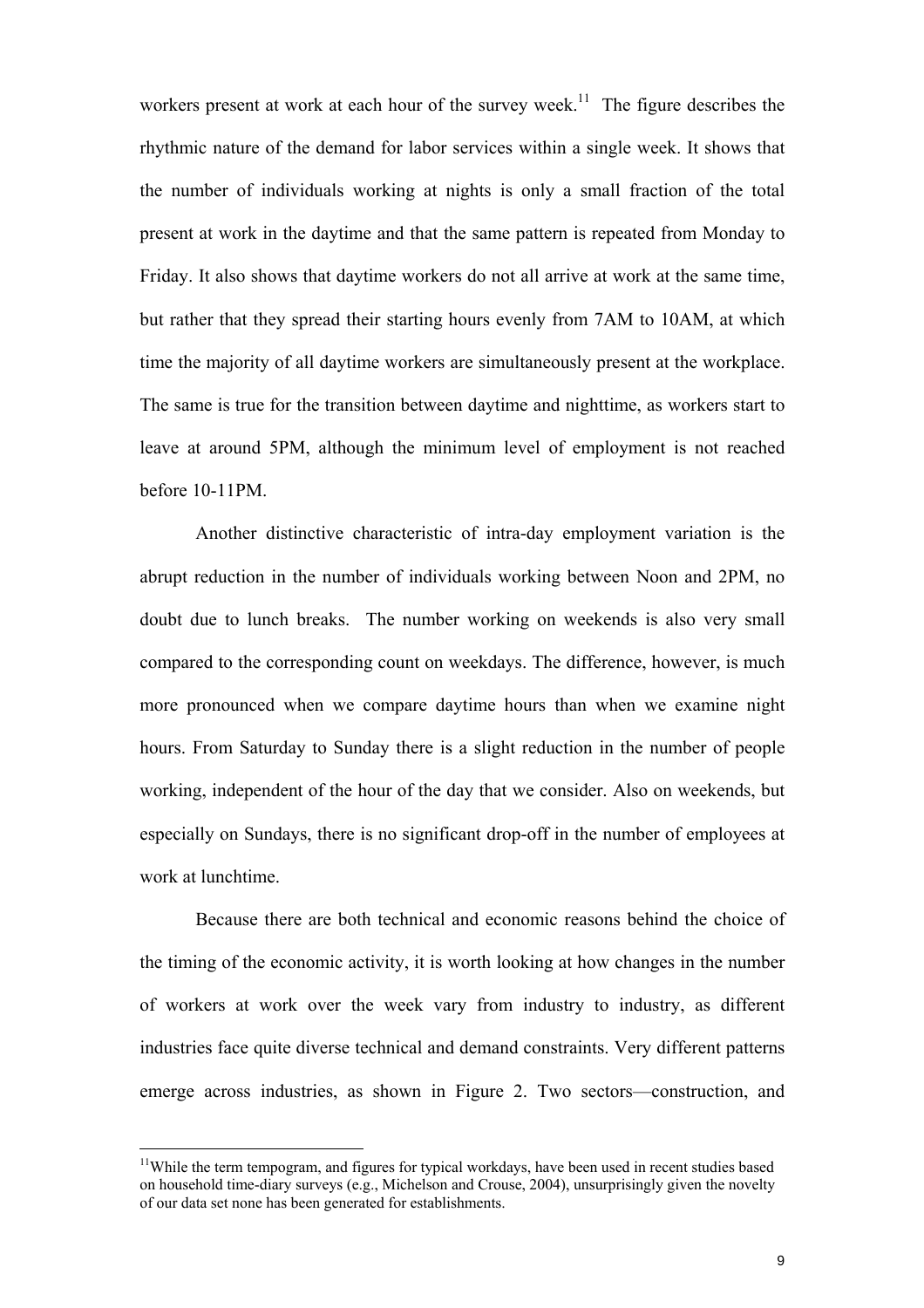finance and services to firms—stand out by their absence of weekend operations. To some extent this is also true for mining industries, except for a small amount of daytime Saturday work. The public utilities sector—typically associated with continuous operations—exhibits a very repetitive pattern over the week, high and above a constant baseline that corresponds to the level of employment necessary to guarantee emergency services/continuous production. This is also the case in the transportation and communications sector, although there the level of employment on weekends is significantly higher than during weekday nights. Manufacturing is the only sector (followed at a distance by personal services sector) to maintain a relatively high level of night work.

Some of the characteristics depicted in Figures 1 and 2 may appear unusual, especially to readers unfamiliar with the Portuguese economy. Of particular note is the relatively sharp drop-off in employees at work over the weekday lunch-hour and, as compared to the U.S., the relatively low intensity of work at night. As a check on this pattern Figure 3 reproduces a tempogram from the 1999 Portuguese Time Use Survey (INE 2001), which was based on diaries completed by individuals. This tempogram makes it clear that, if anything, our firm-based data imply a smaller decline in work intensity over weekday lunch hours than do household data, and they clearly do not overstate the rarity of night work relative to those data.<sup>[12](#page-10-0)</sup>

While the data presented in Figures 1 and 2 are the best description of the burden of work at different times on the work force, they may not describe firms' patterns of operation if there are differences in opening hours by size of firm, or if, conditional on being in operation, there are consistent differences in worker utilization at different times. To examine patterns of operation, in Figure 4 we present a

<span id="page-10-0"></span><sup>&</sup>lt;sup>12</sup>Whether the firm-based or individual-based tempogram is more accurate is not clear, although it has become standard in the literature on measurement error in labor-related data to assume that the employer-provided information is correct (e.g., Bound *et al*, 1994).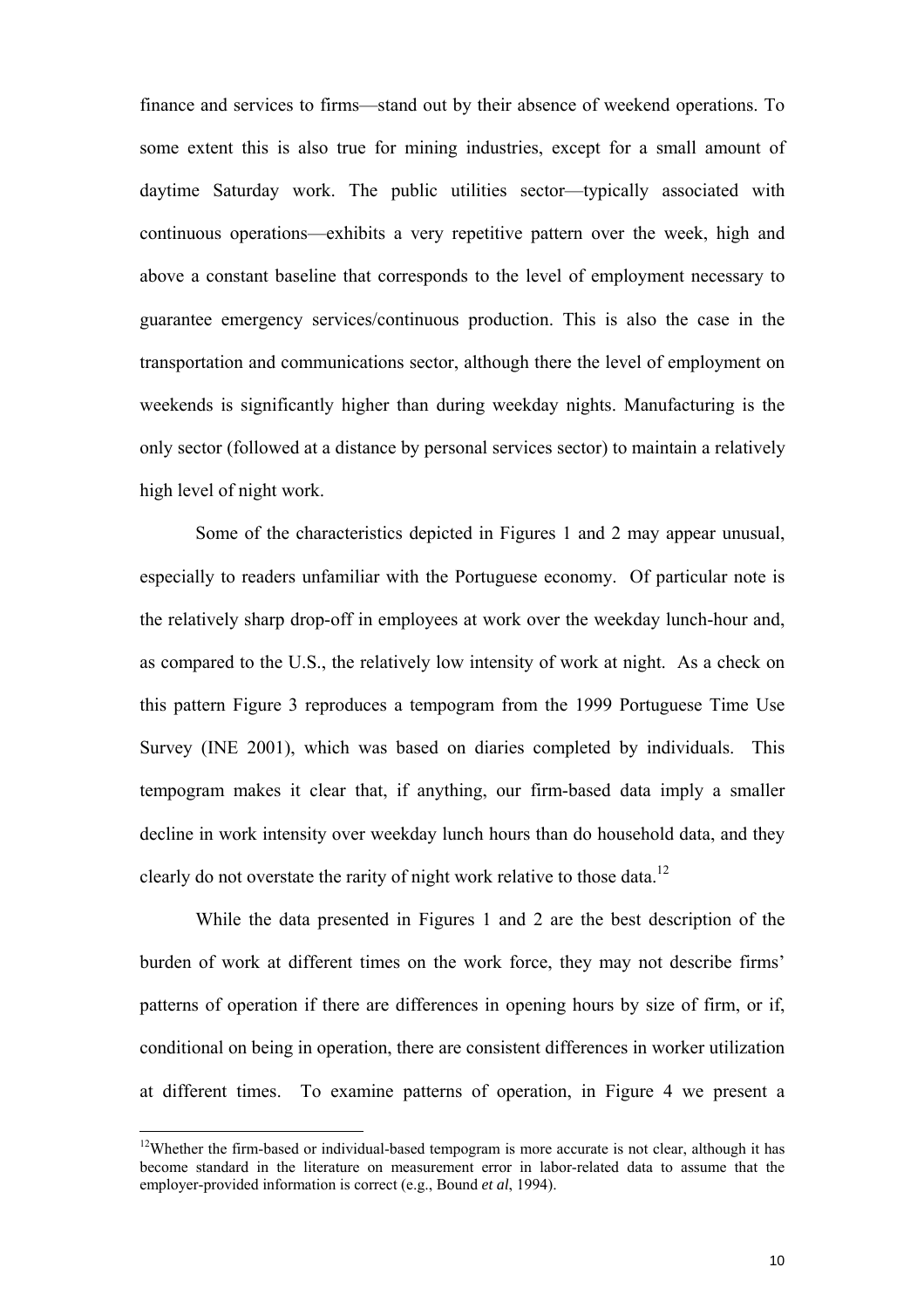tempogram showing the number of firms in our sample (out of 964) that are open at each hour of the week. Comparing the pattern to that in Figure 1, one sees that it appears to be somewhat thicker at irregular hours, suggesting that firms that operate at those times are smaller than average.

#### *C. The Composition of the Workforce by the Timing of Work*

Based on our procedure to infer the composition of work at night, Saturday and Sunday, we find that 7.5 percent of workers perform some night work, 18.6 percent some Saturday work and 5.1 percent some Sunday work. Table 2 traces the profile of this workforce and compares it to the total workforce in the surveyed  $firms.<sup>13</sup>$  Men are dominant in all three irregular periods of work, and women are especially rare among night workers. Night workers are also younger and more skilled than weekend workers. The same is true for Saturday workers compared to Sunday workers. In general working at these irregular hours disproportionately involves men, individuals with intermediate levels of education and skilled workers. This seems different from what has been observed for Germany and especially for the U. S. (Hamermesh, 1996) and may be the result of the high penalties imposed on hours employed at irregular times in Portugal.

The legal setting considers blocks of work times (night versus day, weekday versus weekend) as homogeneous units, subject to the same wage compensation scheme. That is one factor suggesting lumping specific times of the week into groups of working hours. Also, fitting the legal setting, the *Employment Survey* only asks individuals whether they work at nights, Saturdays or Sundays and not at which specific hour of the week. That too points to the relevance of considering groupings of

<span id="page-11-0"></span> $<sup>13</sup>$ Even though the firm time-use survey gives us the number of workers at every time of day-week, we</sup> cannot from there trace the identity or characteristics of individual workers across each hour of the week. Indeed, knowing that the firm has, for example, 20 workers from midnight to 4AM is compatible with having just 20 workers at that time, or having 80 workers, each working one single hour (or any situation in-between). The firm-based survey does not identify individual workers.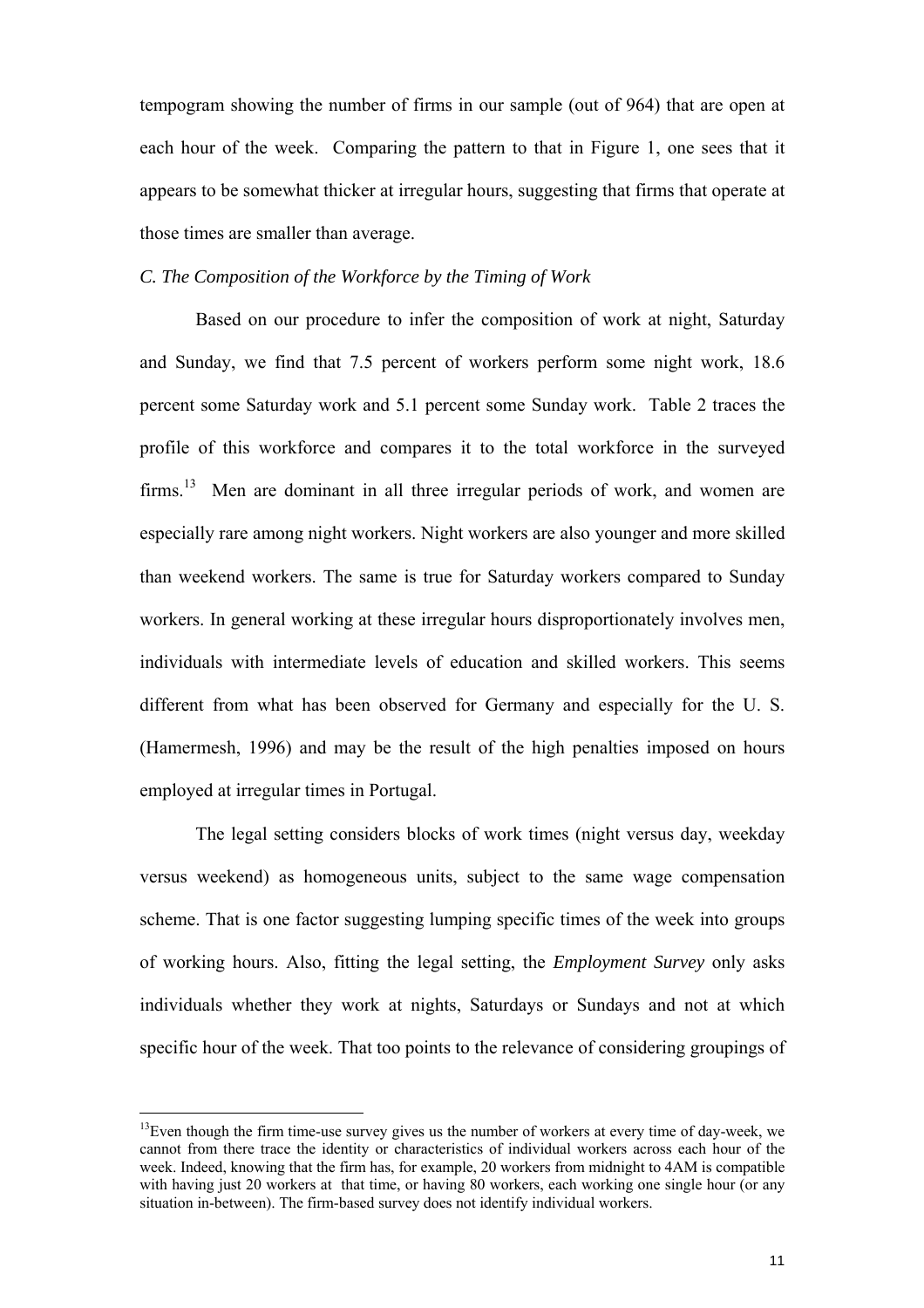work time. Moreover, if we were to consider each single hour of the week, a majority of firms would show no workers for many of them, which poses problems for estimation. For these reasons we aggregate the timing of work into two blocks, distinguishing between times of the week with no pay penalty and those subject to a penalty, i.e. daytime weekday hours (normal hours) and night or weekend work (irregular hours).

#### **IV. Production and Demand Models**

The simplest model that we estimate imposes a Cobb-Douglas technology and divides time into D (65 hours per week), 7AM–8PM, Monday through Friday, and the rest N (103 hours per week). Implicitly we assume for simplicity's sake that all irregular work time is linearly aggregable. The Cobb-Douglas specification assumes the usual unitary elasticity of substitution between worker-hours used at these two times of the day/week. In order to obtain better estimates of the demand elasticities on which any policy that might affect the timing of work should be based we thus also relax the Cobb-Douglas assumption and estimate the following translog approximation to a general function:

(1)  $\ln(Y_k) = a_0 + a_0 \ln(D_k) + a_0 \ln(N_k) + .5 \{a_0 \ln(D_k)\}^2 + a_0 \ln(N_k) \}^2$  $a_{DN}$ ln(D)· ln(N<sub>k</sub>)} + ξ<sub>k</sub>,

where k denotes the firm, D is 1 plus the number of worker-hours during normal hours, and N is 1 plus the number during irregular hours. Testing the overall significance of the vector  $a_{ii}$ , i,  $j = D$ , N, allows us to test the validity of imposing the Cobb-Douglas technology. With the translog approximation, and assuming constant returns to scale, the parameter estimates can be readily transformed (Hamermesh, 1993) and combined with estimates of the shares of D and N in total labor costs to obtain estimates of elasticities of demand for labor at the two times.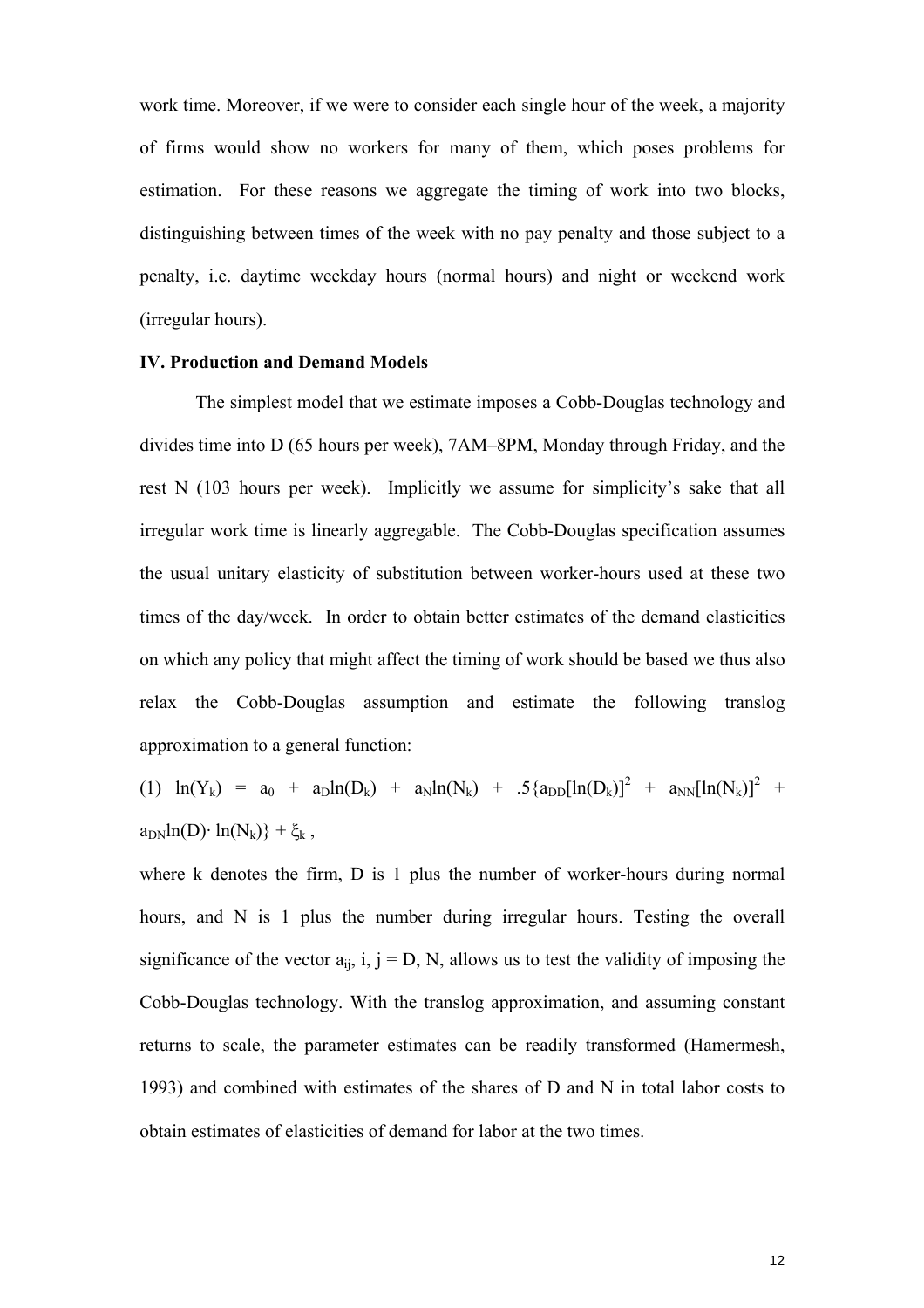One might go beyond the mechanical and ask whether the application of production theory makes sense in this context. While we can and do obtain measures of substitution between daytime weekday and irregular hours, the theoretical basis of production functions lies in the idea of cooperating factors. Since weekday and other hours are by definition not used simultaneously, the notion of cooperation here cannot be the usual one.

An alternative approach avoids assuming cooperation by labor-hours used at different times and assumes instead that the firm chooses how much to produce during daytime weekday hours and how much during others.<sup>14</sup> It faces an exogenous hourly wage w for daytime weekday hours, and a wage of  $[1+\theta]$ w for other hours, where  $\theta$  is the legislated or bargained penalty rate. In addition to wage costs the firm has fixed costs V of employing a worker. If we assume that workers employed at daytime weekday and irregular hours work the same total hours per week, then we can denote the per-hour fixed costs of employment as v per worker for both types of workers. Thus the cost of an hour of daytime weekday labor is  $w + v$ , while each irregular hour costs  $[1+\theta]w + v$ .

The relative price of irregular compared to normal hours can thus be written:

$$
R=[1+\phi+\theta]\big/[1+\phi]\;,
$$

 $\overline{a}$ 

where  $\varphi = v/w$ . Then  $\partial R/\partial \theta = 1/[1 + \varphi]$ , so that an increase in the penalty rate  $\theta$ raises the relative price of an hour of labor at N relative to D in inverse relationship to the ratio of fixed costs to the hourly wage rate. Thus even though we cannot observe any exogenous variation in  $\theta$  in the sample, the theory of factor demand predicts that, where fixed costs of employment are relatively more important for workers with the

<span id="page-13-0"></span> $14$ In a sense this approach is like the less formal examination of shift work by Bresnahan and Ramey (1994) and Mayshar and Halevy (1997) .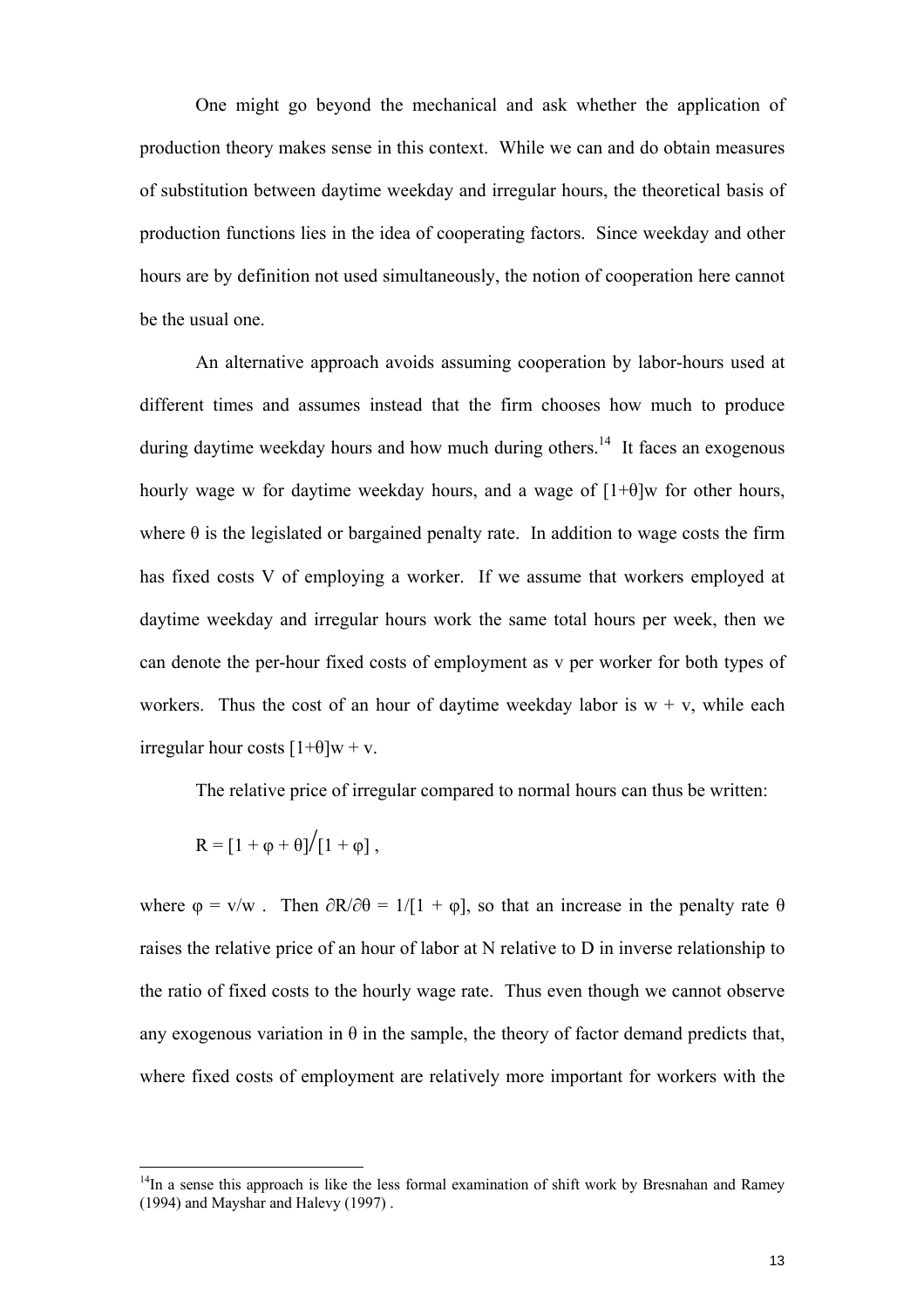same hourly wage, we will observe relatively more work occurring at irregular hours. We can therefore write:

(2) 
$$
\{ln(N) - ln(D)\}_k = \gamma_0 + \gamma_1 \varphi_k + \gamma_2 X_k + \delta_k,
$$

the relative demand equation for worker-hours at the two mutually exclusive and exhaustive time periods of the workweek, with a vector of X of control variables, parameters γ and disturbance η.

A long literature (beginning with Rosen, 1968, and Ehrenberg, 1971) has argued theoretically and demonstrated empirically that, where the fixed costs of employment are higher relative to hourly wages, overtime hours will be used more intensively. We can thus write:

 $[OH/H]_k = f(\varphi_k), f^* > 0$ ,

where OH are overtime and H total hours. Linearizing, taking the inverse function and adding an error term, we obtain:

(3) 
$$
\varphi_k = \alpha_0 + \alpha_1 [OH/H]_k + \nu_k.
$$

Substituting (3) back into (2) we derive the estimating equation:

(4)  ${\ln(N) - \ln(D)}_k = b_0 + b_1[OH/H]_k + \gamma_2 X_k + \mu_k$ .

# **V. Estimates of the Cobb-Douglas, Translog and Relative-Demand Models**

We estimate all models for all the single-plant firms on which we have data, and then separately for two groups of industries: Manufacturing, mining, and utilities; and services, trade, and transportation. In every case, the regressions include two-digit industry fixed effects to account for interindustry differences in the underlying production functions. Also included in all the estimates are variables designed to account for differences in the efficiency units of labor of various types. Thus we include indicators accounting for three age groups (under 35, 35-49 and 50 plus), four levels of education, and gender.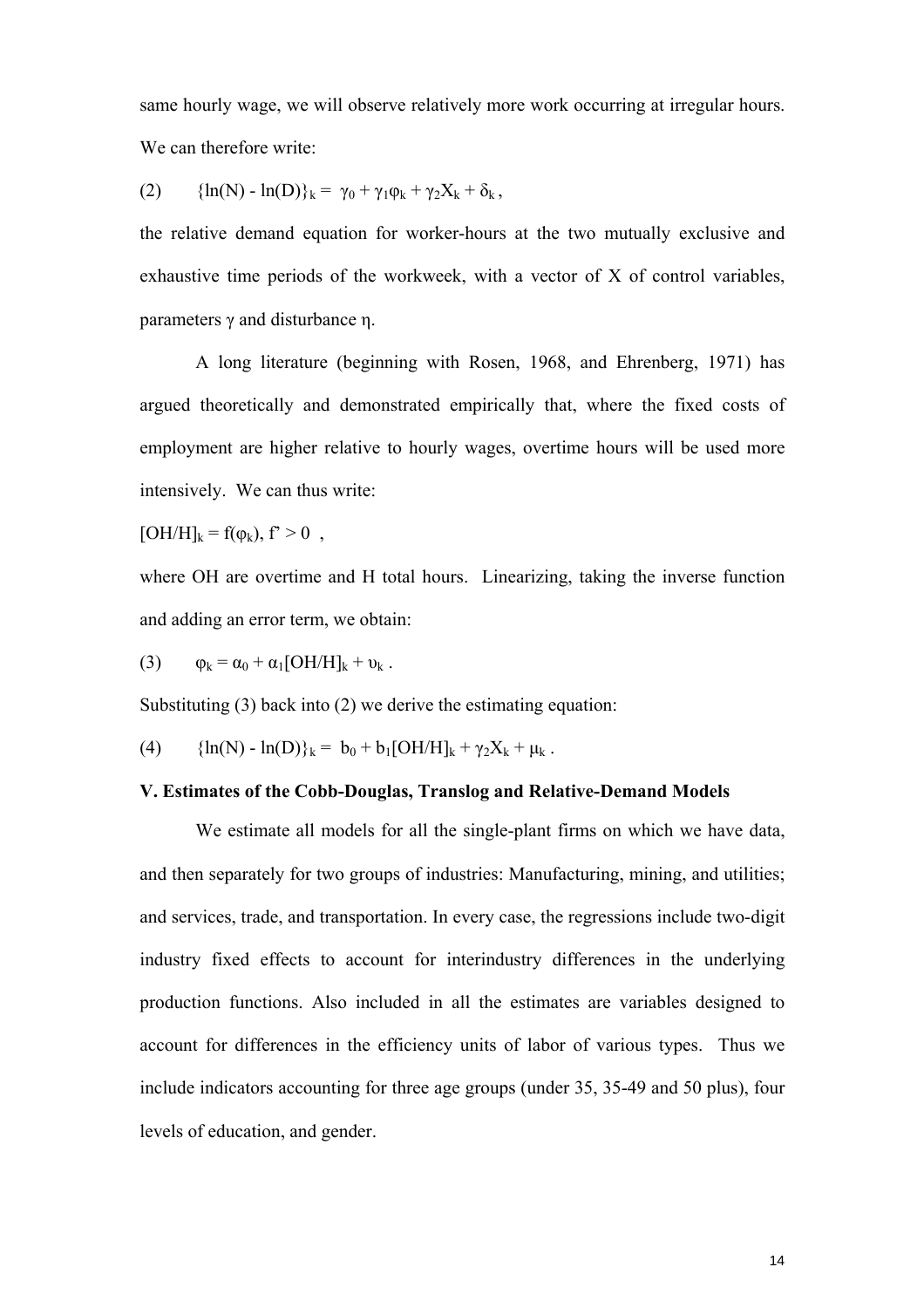Table 3 presents the estimates of these expanded production functions. The first thing to note is that there is some evidence of increasing returns to labor (not long-run, as we do not include measures of capital stock, not having such data). This might be viewed as evidence for the familiar short-run increasing returns to labor (noted by, among others, Morrison and Berndt, 1981) observed in the estimation of standard production frameworks. Even with the measures of workers' characteristics with which we expand the basic production model there are significant differences across detailed industries: In all the estimates we reject the hypothesis that the twodigit industry fixed effects are jointly zero. Finally, it is also worth noting that tests of the Cobb-Douglas restrictions are soundly rejected: In the overall sample and the two sub-samples the three higher-order terms are jointly statistically significantly different from zero at conventional levels.

The parameter estimates on the control variables all make economic sense (even though not all are individually statistically significant). Thus productivity appears to be related to age, although the inverse-U shaped pattern with experience appears quite flat. Examining the role of formal investment in human capital, the education effects are substantial, so that productivity would be 23 percent higher in a firm with all workers who had completed grade 9 compared to one composed entirely of workers who had not gone beyond grade 8. The effects of having completed secondary education on productivity are huge, and the impact of having attended university is even more immense.<sup>15</sup> (This is not surprising, given that in Portugal at this time half of the labor force had not attended high school at all.) Finally, for

<span id="page-15-0"></span><sup>&</sup>lt;sup>15</sup>The share of employees who have completed each level of education is clearly endogenous at the firm level, with it possibly being the case that inherently more successful entrepreneurs attract unobservably more productive workers. This potential difficulty pervades this little literature, and we see no obvious solution with the data that we have available.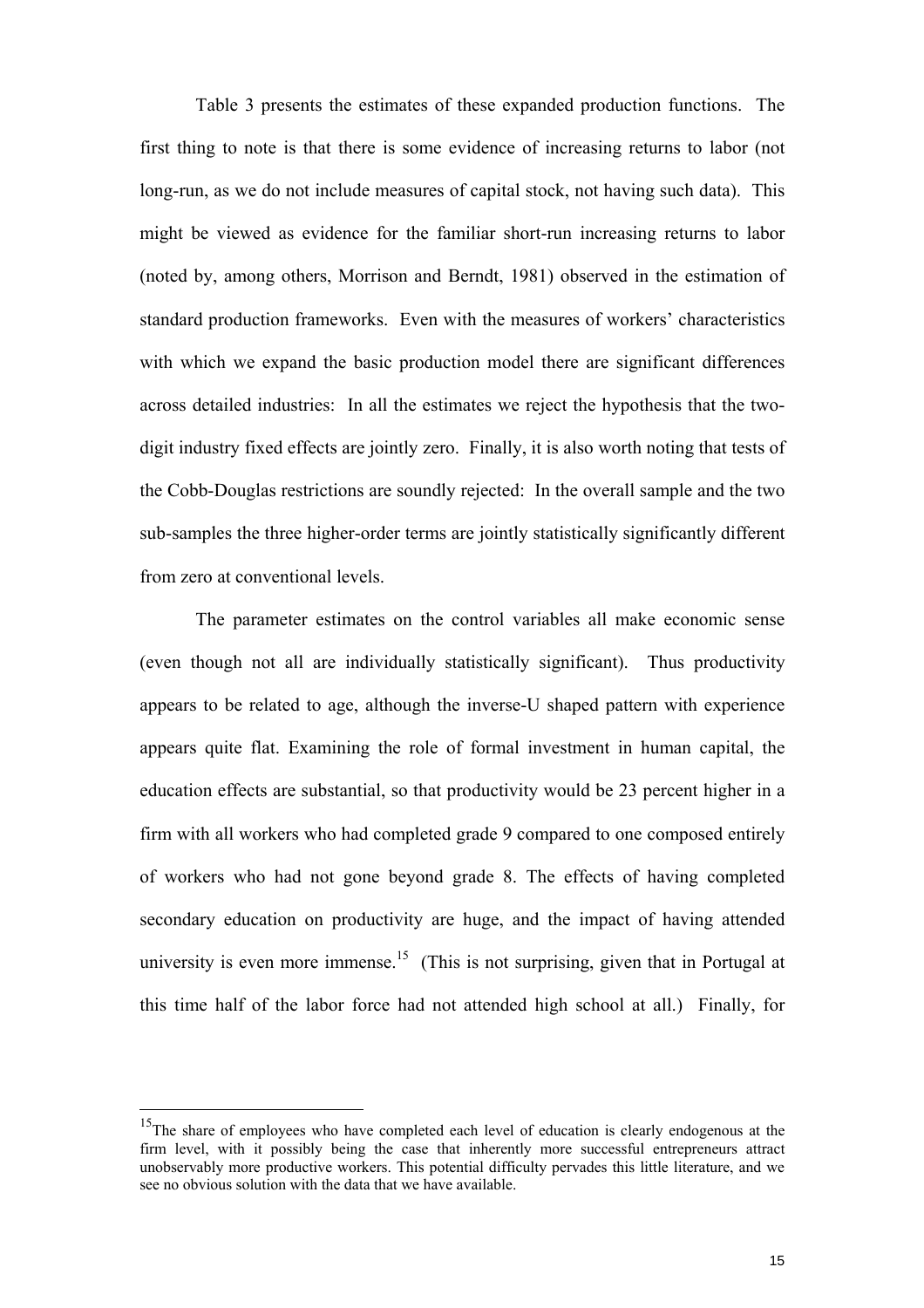whatever reason productivity falls as the share of women in a firm rises from zero to one.

A few studies for the United States have used matched worker-firm data to compare estimates of the sizes of effects of demographic characteristics on sales (in a production-function framework) to estimates of their effects on earnings (e.g., Hellerstein *et al*, 1999, Haltiwanger *et al*, 2007). To replicate this exercise for a less advanced economy, we digress and present estimates of log-earnings equations based on individual workers in the same firms included in the estimation of the production functions in Table 3.

The second column of Table 4 shows estimates of plant-level wage equations. The dependent variable is the total gross monthly wage bill, and the independent variables are the same used in the re-estimation of the Cobb-Douglas function that we present in the first column of Table 4. These estimates render the coefficients in the earnings equation directly comparable to the estimates of the production function.<sup>16</sup> Both equations also include two-digit industry fixed effects.

As one might expect, unobservable factors that have a positive impact on the sales of the firm also have a positive impact on its wage bill, with the correlation between the residuals of the two equations being 0.58. Interesting results emerge as we test the equality of coefficients across the equations in the first two columns of Table 4. Starting with the gender coefficients, we cannot reject the hypothesis that a change in the share of female employees leads to a similar variation in the firm's production as in its wage bill. Quantitatively, if the share of females in a firm increases by 10 percentage points, its production would decrease by 2.6 percent, and

<span id="page-16-0"></span> $16$ The total gross monthly wage bill includes all regularly paid components of remuneration. To facilitate the formal test on equality of coefficients across equations, we have estimated a seemingly unrelated regression model, with the (log) wage bill and the (log) sales as dependent variables. Because the wage data were not available for 10 plants used in estimating the production functions, to maintain exact comparability the SUR model excludes those firms.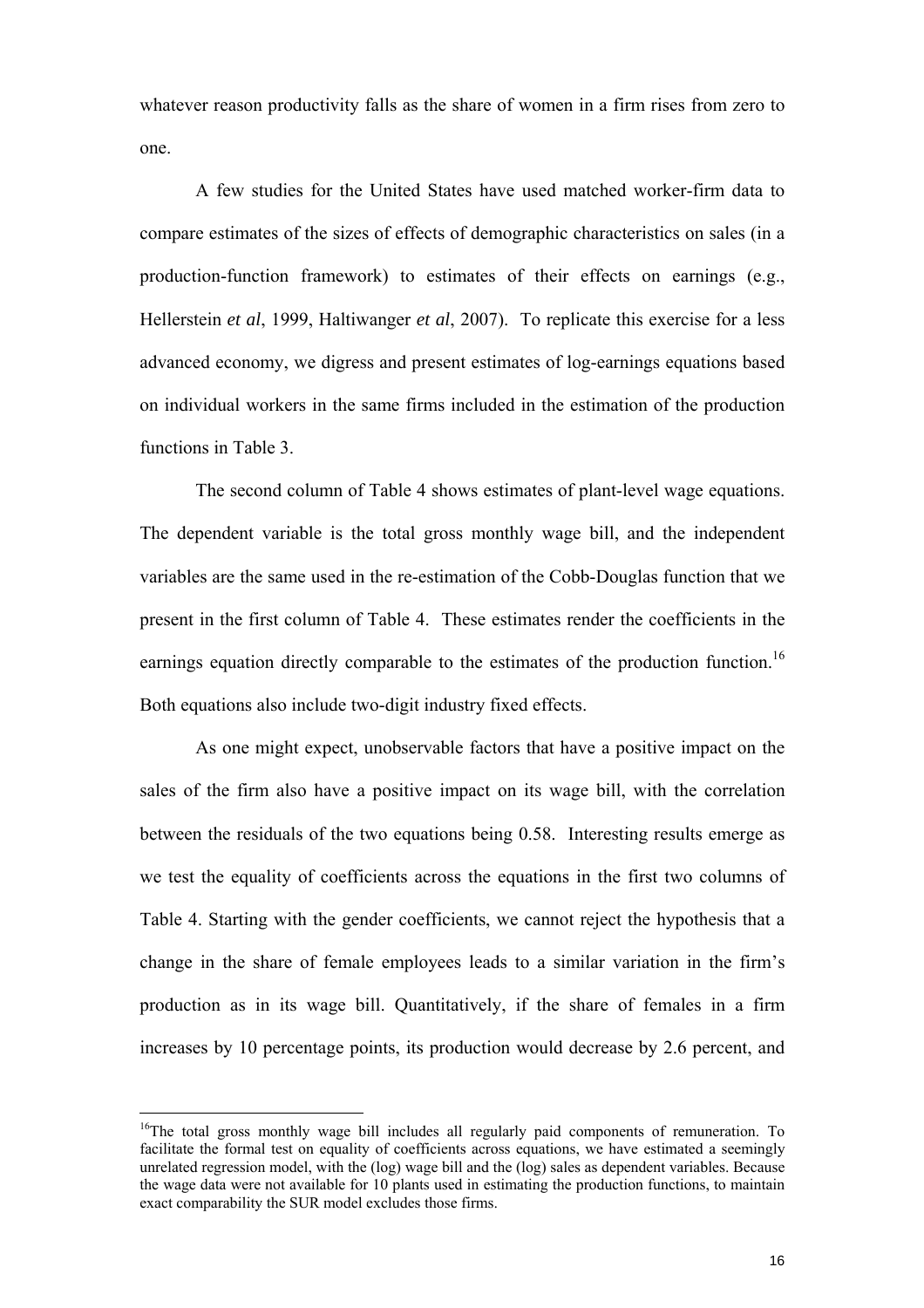its wage bill would decrease by 2.2 percent. A similar result holds when we compare the coefficients on most variables (for example, the shares of workers in different age groups, and the share of workers with 9 years of schooling).

The notable exceptions to the similarity of wage and productivity effects occur for workers with a high school or university degree. Their remarkable contribution to the production of the firm is not matched by the returns to their extra schooling. If the share of workers with a university degree in the firm increased by 10 percentage points, the firm's wage bill would increase by 11.2 percent, but its production would rise by 18.6 percent. For workers with a high-school diploma the results are equally striking: A 10 percentage-point increase in the share of these workers in the firm's workforce is associated with a 4.3 percent increase in the wage bill but a 10.8 percent increase in production.

For comparison purposes the final column of Table 4 presents estimates of the wage equation estimated over the 60,000 individuals employed by the firms in our sample, as reported in the *QP*. The estimated impacts of being female, and of various education levels, are quite similar to those generated by the establishment-level equations. That is not true for the estimates of the impact of age: The individualbased estimates are quite consistent with the large human-capital literature, while the establishment-based estimates are not. This could arise if, as seems likely (Haltiwanger *et al*, 2007), the share of employees aged 50 or above is positively correlated with the age of the firm relative to others in its industry, and older firms are inherently less productive. Finally, the variables  $ln(D)$  and  $ln(N)$  in this equation essentially measure firm size; as such, the estimated impacts on workers' wages mirror those found in the literature (Idson and Oi, 1999).

As noted above, the translog tableau describes the data better than the restrictive Cobb-Douglas form, so we concentrate on it in discussing the structural

17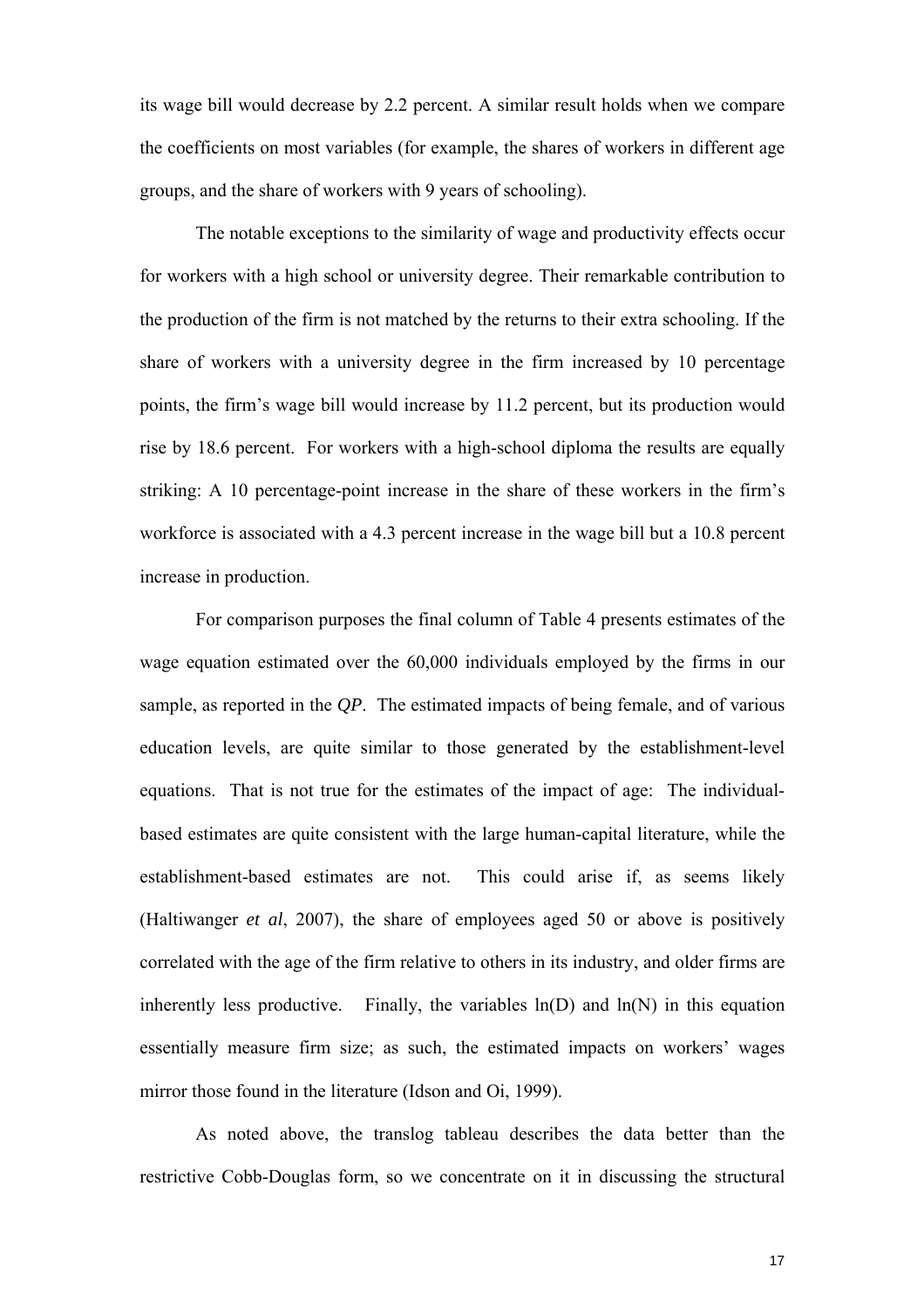parameters. They can be transformed into elasticities of complementarity and, as noted, with the assumption of constant returns to scale into elasticities of substitution.<sup>17</sup> Multiplying by the shares of earnings at the two sets of times, we then obtain estimates of the the elasticities of factor price,  $\varepsilon_{ii}$ , and the price elasticities of demand,  $\eta_{ii}$ , shown in Table 5.<sup>18</sup> The first thing to note about them is that these calculations, which combine the parameter estimates with the factor shares, yield estimated structural parameters that do have the expected signs: The own-price demand elasticities are negative, and the cross-price elasticities are positive, none of which was imposed on the estimation.

Concentrating on the cross-price demand elasticities, since they are more familiar than the factor-price elasticities, we see that the estimates for the entire sample and for the larger sub-sample of manufacturing, etc., suggest reasonable responses to changes in the relative price of operating at different times of the day/week. The estimates for services, etc., are astronomically high, a result of the near-zero estimated elasticities of factor-price that were generated from the translog parameters that we estimated for that sub-sample. In the end, one might interpret our results as showing in a formal model that there does appear to be substitution between using labor during daytime weekday and irregular work times; but possibly because of the apparent short-run increasing returns to scale, possibly because the concept of cooperation may not make sense in this context, or possibly just because of noise in the data, the sizes of some of the estimated effects do not seem believable.

To get at substitution between labor inputs at different times of the week in a different way we can estimate (4), the equation relating the relative demand for

<span id="page-18-0"></span><sup>&</sup>lt;sup>17</sup>The own-quantity elasticity of complementarity is  $[a_{ii} + s_{i}^2 - s_i]/s_i^2$ ; the cross-quantity elasticity is 1  $+ a_{ii}/s_i s_i$ , where s is the share of the input in total labor cost.

<span id="page-18-1"></span> $18$ To obtain the share of earnings at times D we multiply weekday night hours by 1.25, daytime weekend hours by 2, and weekend night hours by 2.5, and compare the result to its sum with daytime weekday hours.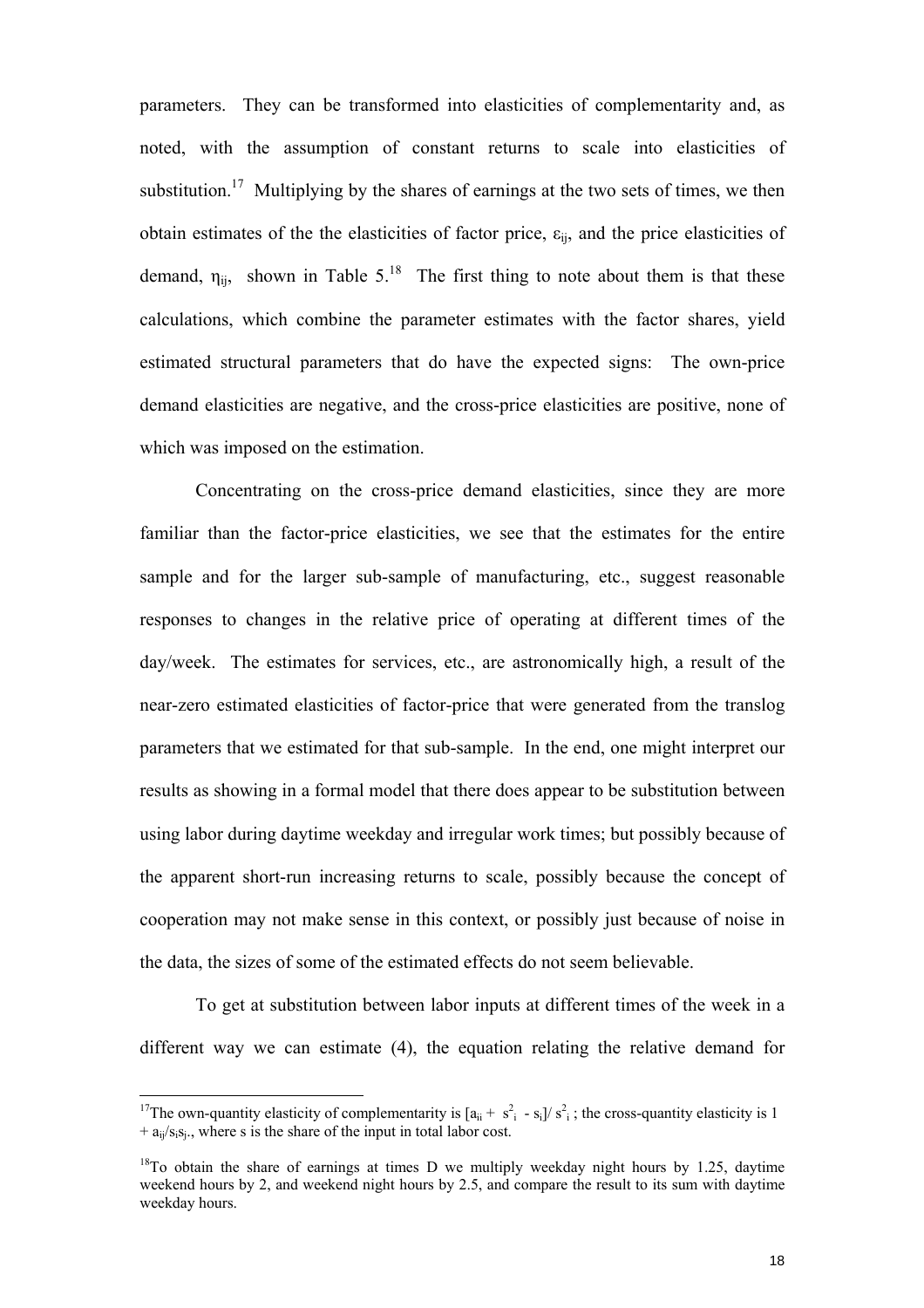worker-hours at different times to the intensity of overtime work, which, we argued, indicates the relative importance of fixed costs of employment. Table 6 presents the results, with the parameter estimates on the control variables presented in the Appendix. In addition to examining the timing of the relative demand for all workers, we disaggregate and present estimates for skilled and unskilled workers separately. As with the production functions, here too the significance of the fixed effects suggests that there are shifts in this relative labor-demand function across two-digit industries.

Remembering that the dependent variable is defined as employment at irregular hours relative to daytime weekday hours, the estimates of the impact of overtime relative to total hours, our proxy for relative fixed employment costs, are generally positive (except for skilled workers in services, etc.). For the entire sample and for manufacturing, etc., they are highly significant statistically. In general, in those firms *within narrowly-defined industries* where overtime forms a larger share of total hours, more work is performed outside normal hours. This is not a mechanical relationship: Given that a worker's weekly hours cannot exceed 50 and that there are 65 daytime weekday hours, we could well have observed the opposite relationship. That we do not suggests that the underlying behavior is consistent with our theory.

A comparison between the estimates for skilled and unskilled workers provides additional support for our approach. In all cases the semi-elasticities for the former group are smaller, consistent with a massive body of evidence (Hamermesh, 1993, Ch. 3) that elasticities of labor demand generally decrease in absolute value with skill. The results here show that the general finding also applies to the temporal responsiveness of labor demand to incentives.

Although not the focus of this study, the relation of irregular hours to firm size implied by the estimates is also interesting: Smaller firms are more likely to use labor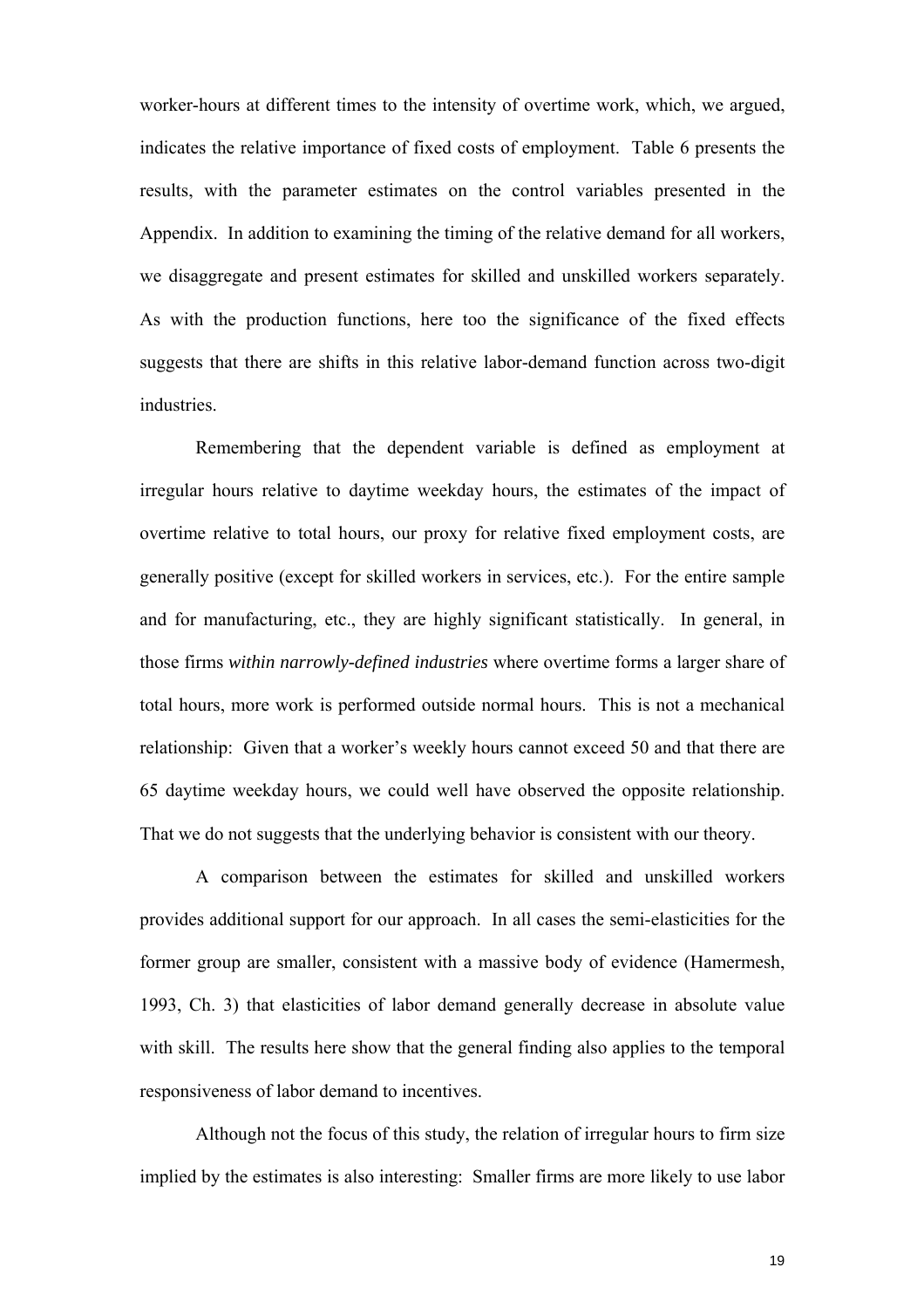outside daytime weekday hours. Moreover, this effect is especially pronounced in services, trade and transport, suggesting that within narrowly defined industries in that sector smaller firms survive by providing service at niche times. In manufacturing, mining and utilities, there are less likely to be niche times, so it is unsurprising to find a smaller and statistically insignificant effect of scale on the temporal distribution of labor demand.

### **VI. Some Policy Simulations**

 $\overline{a}$ 

The estimates that we have developed here are the first available to allow the evaluation of the potential impact of policies that might shift the timing of work. The applications in this Section are fairly mechanical, but they are worth illustrating given the potential importance of such policies and of international differences in work timing. Applying the estimates directly to Portugal, we can ask what would happen to the distribution of work-hours between daytime weekdays and irregular hours if the existing penalties on the latter were abolished. The starting point is the sample average penalty rate on irregular hours that we observe in the data,  $\theta = 0.44$ .<sup>19</sup>

Clearly, working irregular hours is a disamenity, and one doubts that employers could avoid some penalty rate absent a legislative mandate. What would  $\theta$ be absent the mandate? A variety of estimates of this parameter have been produced for the (along this dimension) unregulated U.S. labor market, including by Kostiuk (1990), Shapiro (1995) and Hamermesh (1999). Estimates have ranged from 0 (or even negative) to above 0.2, but a fair reading of the literature suggests using  $\theta = 0.1$ is a reasonable estimate. Taking this penalty as the benchmark for what an unregulated Portuguese market would generate, the change in the wage differential between irregular and daytime weekday hours would be 31 percent. Applying the

<span id="page-20-0"></span> $19$ As Trejo (1991) shows for overtime penalties, some, in this case unknown amount of any change in tbe penalty would be dissipated as workers' supply decisions adjust to changing incentives. To the extent that this would be important we thus overstate the impacts of the policy changes discussed here.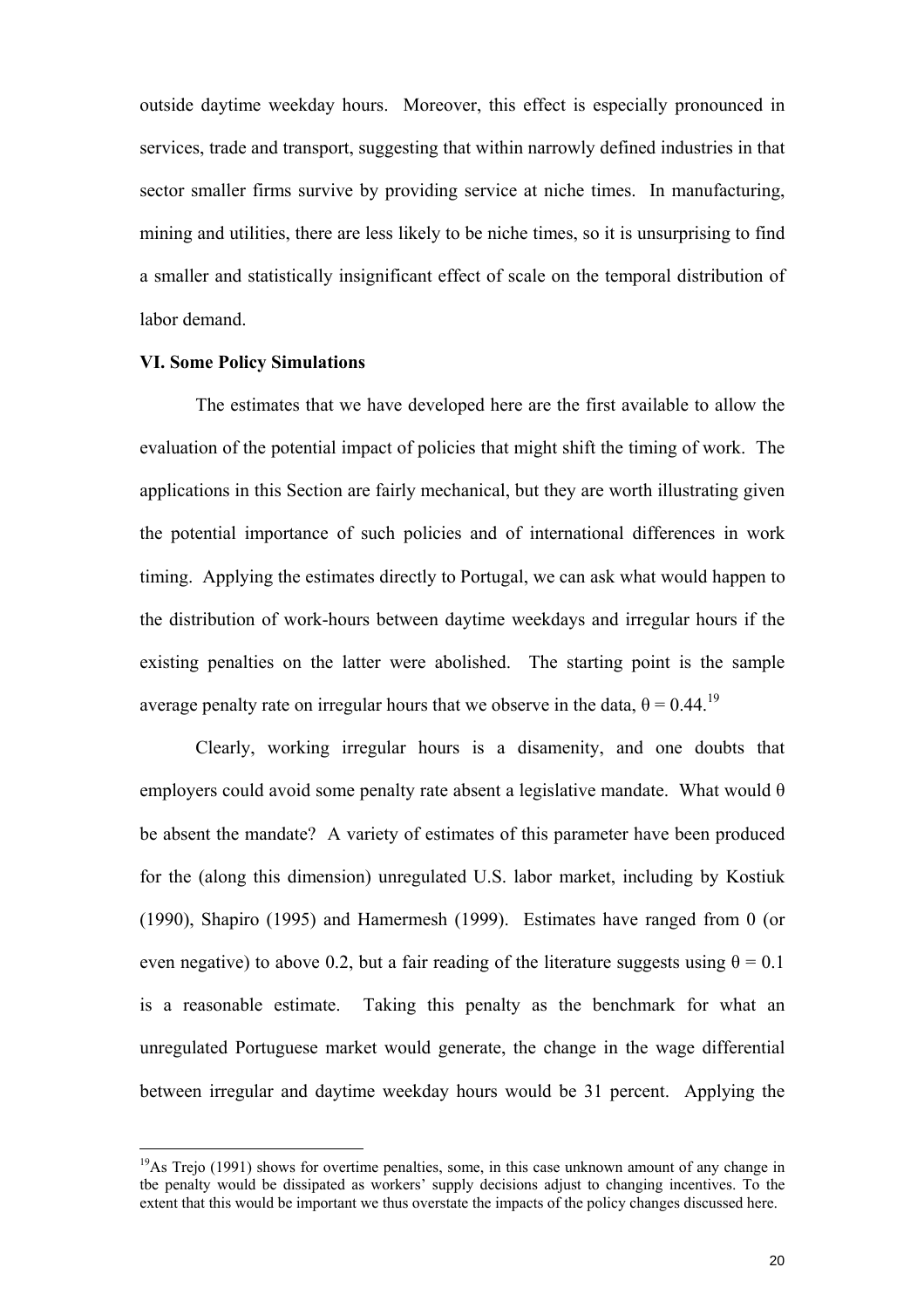cross-price elasticity that we estimated using the translog approximation suggests that deregulation of work timing might lead to an increase of perhaps 2 percent in the total number of worker-hours observed outside daytime weekday slots.

The Portuguese labor law that became effective in 2004 changed the default starting boundary of night work from 8PM to 10PM. This effectively reduced the average penalty rate on irregular hours by some unknown amount from the 0.44 observed in our sample. In particular, 10 of the previously 55 nighttime weekday hours were converted to daytime weekday hours, clearly abolishing the legislated 25 percent penalty on nearly 20 percent of irregular weekday hours. Our results imply that this change would have caused a spreading out of the workday—a substitution of hours between 8PM and 10PM for hours between 7AM and 8PM.

It is clear (Burda *et al*, 2008) that more night and weekend work occurs in the United States than in other industrialized nations. Some of the reasons may be the absence of government policy on this subject, the small extent of trade unionism and the absence of any extension of trade-union policies on work-hours beyond the unionized sector. While the estimates for Portugal obviously cannot be applied perfectly to evaluate policy changes in the U. S., one might use our estimates as a first approximation to how work-hours might be reallocated in the U. S. if it legislated a penalty on night/weekend work. We are not aware of any explicit legislation embodying this proposal, but general calls for policies to reduce and reallocate hours have been made (Burda *et al*, 2008; Nickell, 2008).

Assume as above that the current penalty for work at irregular times averages 0.1 in the U. S. Assume also that we are evaluating a proposal to impose a 50 percent penalty on work outside daytime/weekdays, so that the relative price of an hour of work at irregular times is increased by 36 percent. Then taking the estimated crossprice elasticity from Table 5, one calculates that the policy would result in a decrease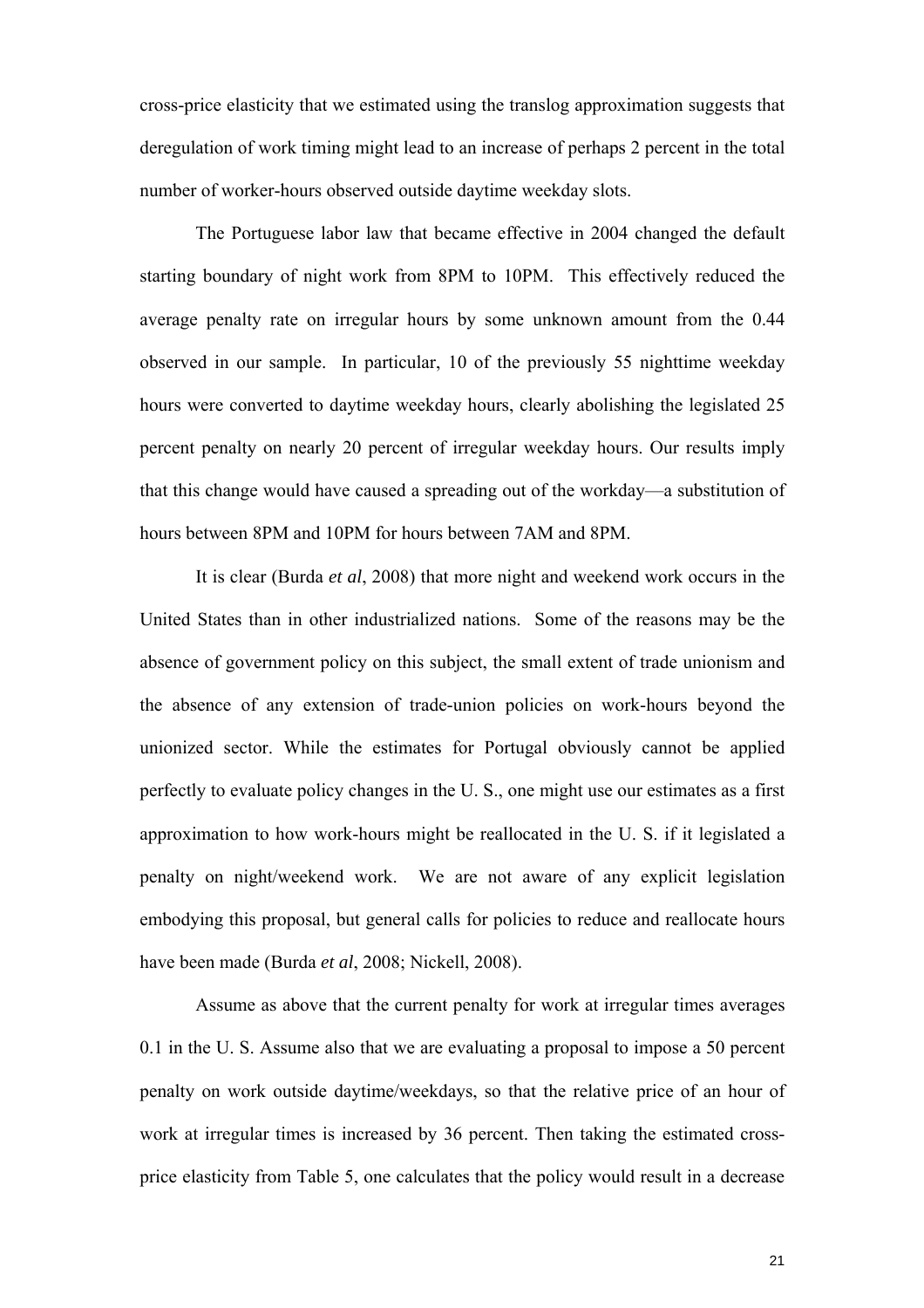of 2.5 percent in labor input during irregular hours. Not a huge effect, but a small step toward reducing America's standing as an extreme outlier in the employment of labor at unusual times.

## **VII. Conclusion**

In this study we have provided the first examination of the facts about and determinants of employers' demand for labor at different times of the day and week. We must stress that the question of the timing of work is logically independent of the question of the amount of work—hours per time period—that employees are on the job. While substantial research has been conducted on the latter, no empirical research had previously been offered on the former based on evidence from employers. Our study has taken advantage of a new data set that, in conjunction with other data sets, has allowed us to illustrate hourly/daily fluctuations in the number of employees at work and to examine the role of pay penalties for work at irregular times of the day and week in affecting these fluctuations.

Our results suggest that employers are able to substitute work at one time of the day/week for work at another time—the t-subscripts on the arguments of production functions need to be taken seriously, as technology does allow firms to alter work timing in response to incentives. Indeed, our findings indicate that employers do exactly that—variations in the fixed costs of employment, and in penalties for employment outside usual hours, induce shifts in employment across hours within the day and days within the week. The results show that both legislated and collectively-bargained penalties on work at different times of the day/week alter work timing. Such penalties can thus be a tool for social policy on work time, which may be especially important given our evidence on the demographic characteristics of the distribution of work at irregular times in a regulated labor market (Portugal) compared to its distribution in an unregulated one (the U.S.).

22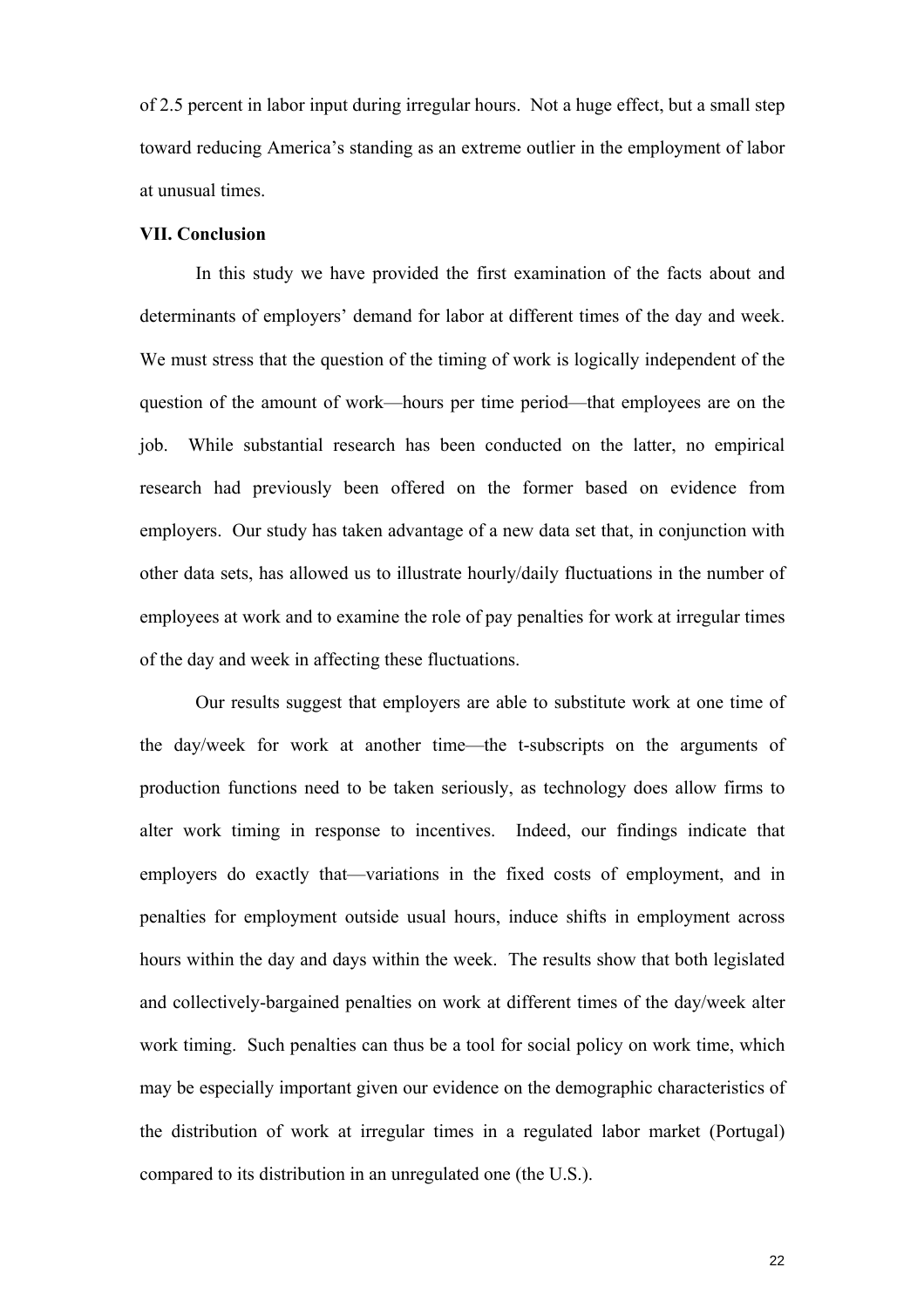We hope that this study will help to launch other investigations that take advantage of the recent creation of employer-based surveys of work timing in other countries that could be matched with other employer-employee data sets to shed light on other aspects of decisions about timing. Indeed, since our discussion has recognized the role of workers' preferences in affecting firms' decisions about the timing of operating hours, one could well go further and hope for a data set matching firms' opening times with their workers' time diaries that might permit the development of a complete structural model of the timing of work. Finally, it should be possible to combine some of these surveys with detailed information on collectively-bargained penalties on work timing, or with the differing application of statutory penalties across firms, to infer directly the impact of penalties on timing.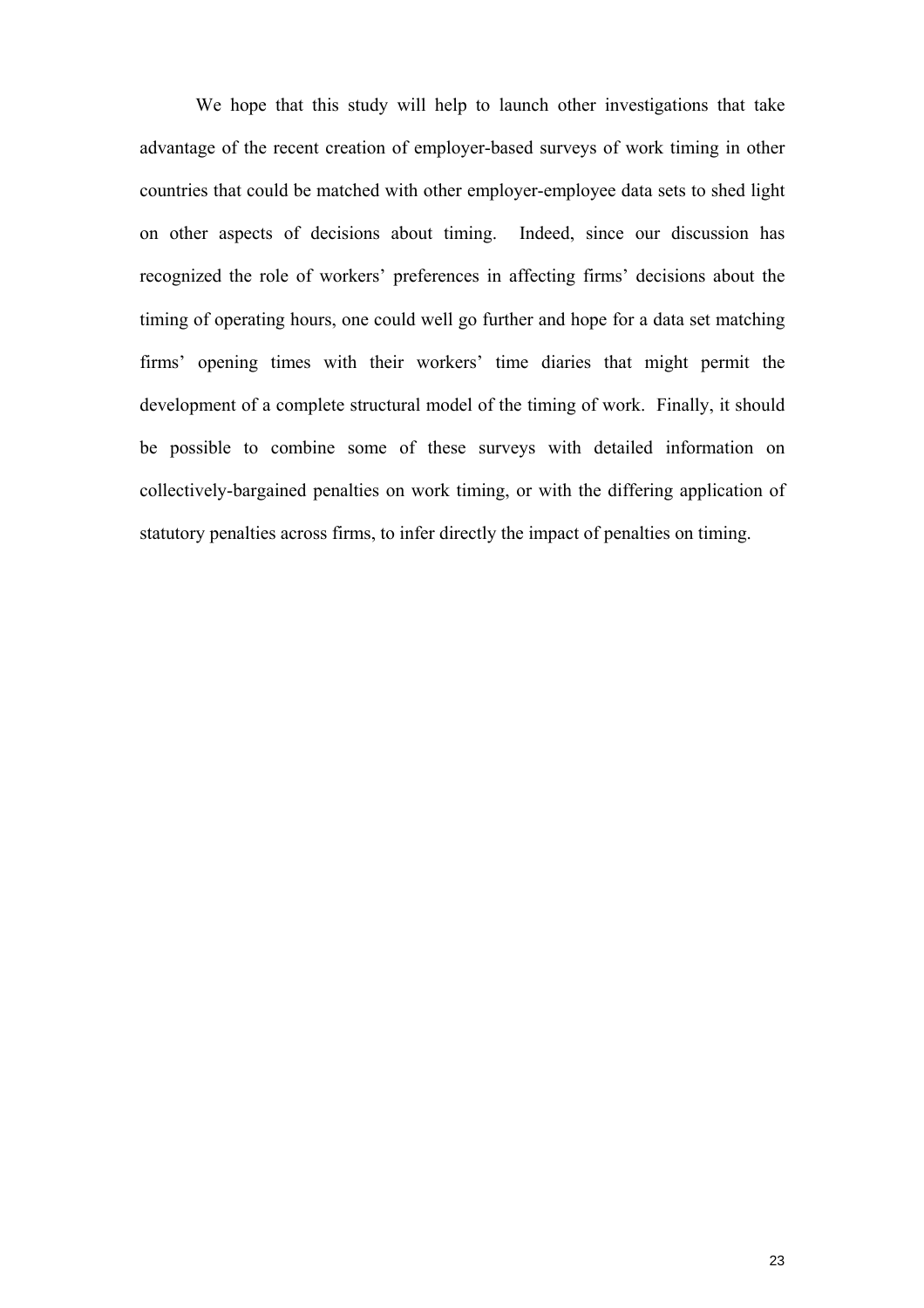#### **References**

- John Bound, Charles Brown, Greg Duncan and Willard Rodgers, "Evidence on the Validity of Cross-sectional and Longitudinal Labor Market Data," *Journal of Labor Economics*, 12 (July 1994): 345-68.
- Timothy Bresnahan and Valerie Ramey, "Output Fluctuations at the Plant Level," *Quarterly Journal of Economics*, 109 (Aug. 1994): 593-624.
- Michael Burda, Daniel Hamermesh and Philippe Weil, "The Distribution of Total Work in the EU and US," in Tito Boeri et al, eds., *Working Hours and Job Sharing in the EU and USA: Are Europeans Lazy? Or Americans Crazy?* New York: Oxford University Press, 2008.
- Lei Delsen, Derek Bosworth, Herman Gross and Rafael Muñoz de Bustillo y Llorente. *Operating Hours and Working Times: A Survey of Capacity Utilization and Employment in the European Union*. Heidelberg: Physica, 2007.
- Ronald Ehrenberg, *Fringe Benefits and Overtime Behavior: Theoretical and Econometric Analysis*. Lexington, MA: Lexington Books, 1971.

Eironline—www.eurofound.europa.eu/eiro/2003/country/spain.htm, May 2003

John Haltiwanger, Julia Lane and James Spletzer, "Productivity Differences Across Employers: The Roles of Employer Size, Age, and Human Capital," *American Economic Association, Papers and Proceedings*, 89 (May 1999): 94-8.

---------------------, ------------ and ---------------, "Wages, Productivity, and the Dynamic Interaction of Businesses and Workers," *Labour Economics*, 14 (June 2007): 575-602.

Daniel Hamermesh, *Labor Demand*. Princeton, NJ: Princeton University Press, 1993.

-----------------------, *Workdays, Workhours, and Work Schedules: Evidence for the United States and Germany*. Kalamazoo, MI: The W.E. Upjohn Institute, 1996

-----------------------, "Changing Inequality in Markets for Workplace Amenities," *Quarterly Journal of Economics*, 114 (Nov.1999): 1085-1123.

- Robert Hart and Robin Ruffell, "The Cost of Overtime Hours in British Production Industries," *Economica*, 60 (May 1993): 183-201.
- Judith Hellerstein, David Neumark and Kenneth Troske, "Wages, Productivity, and Worker Characteristics: Evidence from Plant-Level Production Functions and Wage Equations," *Journal of Labor Economics*, 17 (July 1999): 409-46.
- Todd Idson and Walter Oi, "Firm Size and Wages," in Orley Ashenfelter and David Card, eds., *Handbook of Labor Economics, Volume 3B*. Amsterdam: Elsevier, 1999.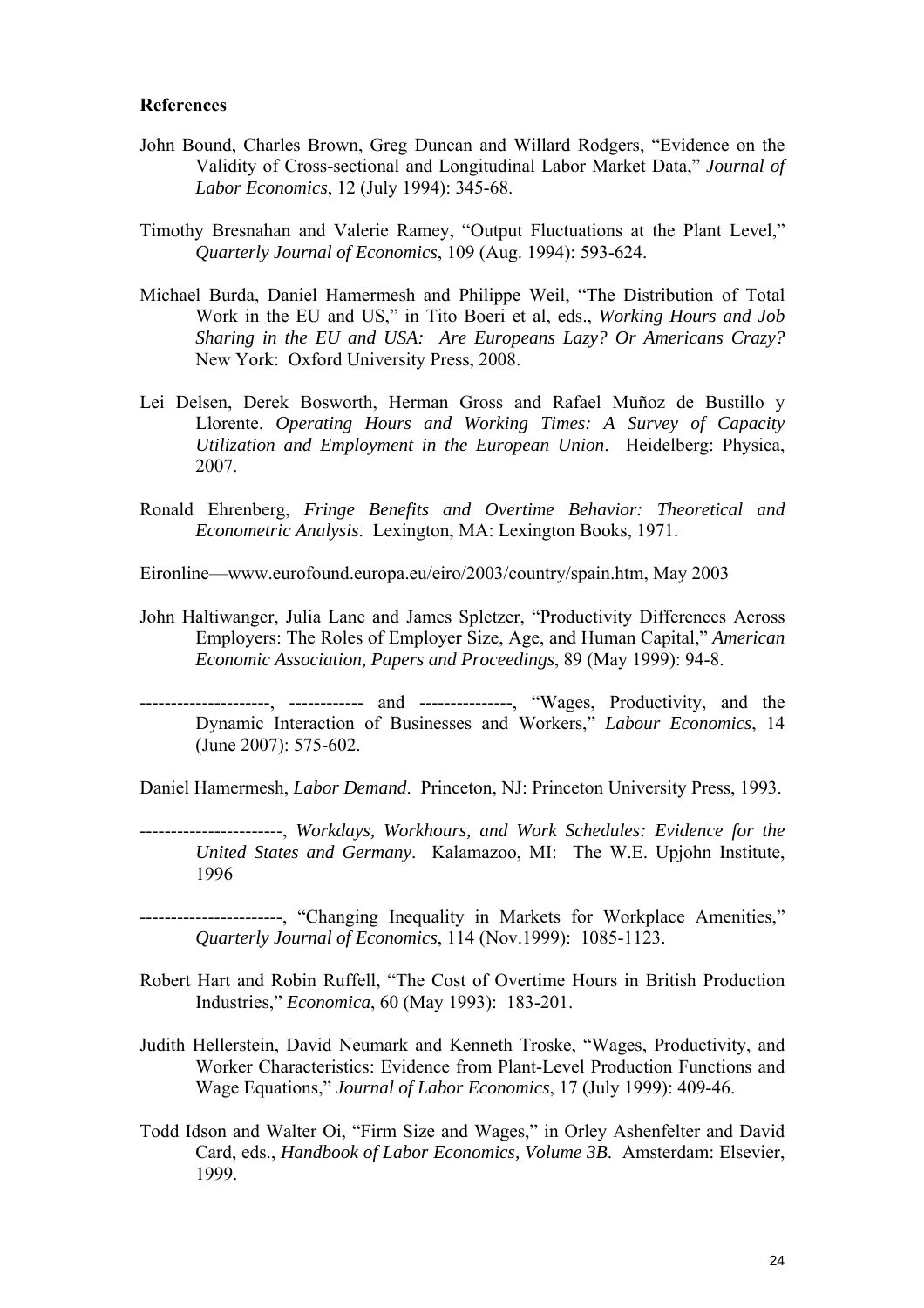- Instituto Nacional de Estatistica de Portugal, *Inquérito à Ocupação do Tempo 1999*, Lisbon: INE, 2001.
- Peter Kostiuk, "Compensating Differentials for Shift Work," *Journal of Political Economy*, 98, (Dec. 1990): 1054-75.
- Joram Mayshar and Yoram Halevy, "Shiftwork," *Journal of Labor Economics*, 15 (Jan. 1997): S198-S222.
- William Michelson and David Crouse, "Examining Large-Scale Time-Use Files Through Graphic Representation," *Electronic International Journal of Time Use Research*, 1 (2004): 85-100.
- Catherine Morrison and Ernst Berndt, "Short-Run Labor Productivity in a Dynamic Model," *Journal of Econometrics*, 16 (Aug. 1981): 339-65.
- Stephen Nickell, "Is the U.S. Labor Market Really That Exceptional? A Review of Richard Freeman," *Journal of Economic Literature*, 46 (June 2008): 384-95.
- Pedro Portugal and Ana Rute Cardoso, "Disentangling the Minimum Wage Puzzle: An Analysis of Worker Accessions and Separations," *Journal of the European Economic Association*, 4 (Sept. 2006): 988-1013.
- Sherwin Rosen, "Short-run Employment Variation on Class-I Railroads in the U.S.," *Econometrica*, 36 (July/Oct.1968): 511-29.

------------------, "Hedonic Prices and Implicit Markets: Product Differentiation in Pure Competition," *Journal of Political Economy*, 82 (Jan.-Feb. 1974): 34-55.

- Matthew Shapiro, "Capital Utilization and the Marginal Premium for Work at Night," Unpublished paper, University of Michigan, June 1995.
- Frank Stafford, "Firm Size, Workplace Public Goods and Worker Welfare," in John Siegfried, ed., *The Economics of Firm Size, Market Structure and Social Performance*. Washington: Federal Trade Commission, 1980.
- Stephen Trejo, "The Effects of Overtime Pay Regulation on Worker Compensation," *American Economic Review*, 81 (Sept. 1991): 719-40.
- José Varejão and Pedro Portugal, "Employment Dynamics and the Structure of Adjustment Costs," *Journal of Labor Economics*, 25 (Jan. 2007): 137-65.

Gordon Winston, *The Timing of Economic Activities*. New York: Cambridge, 1982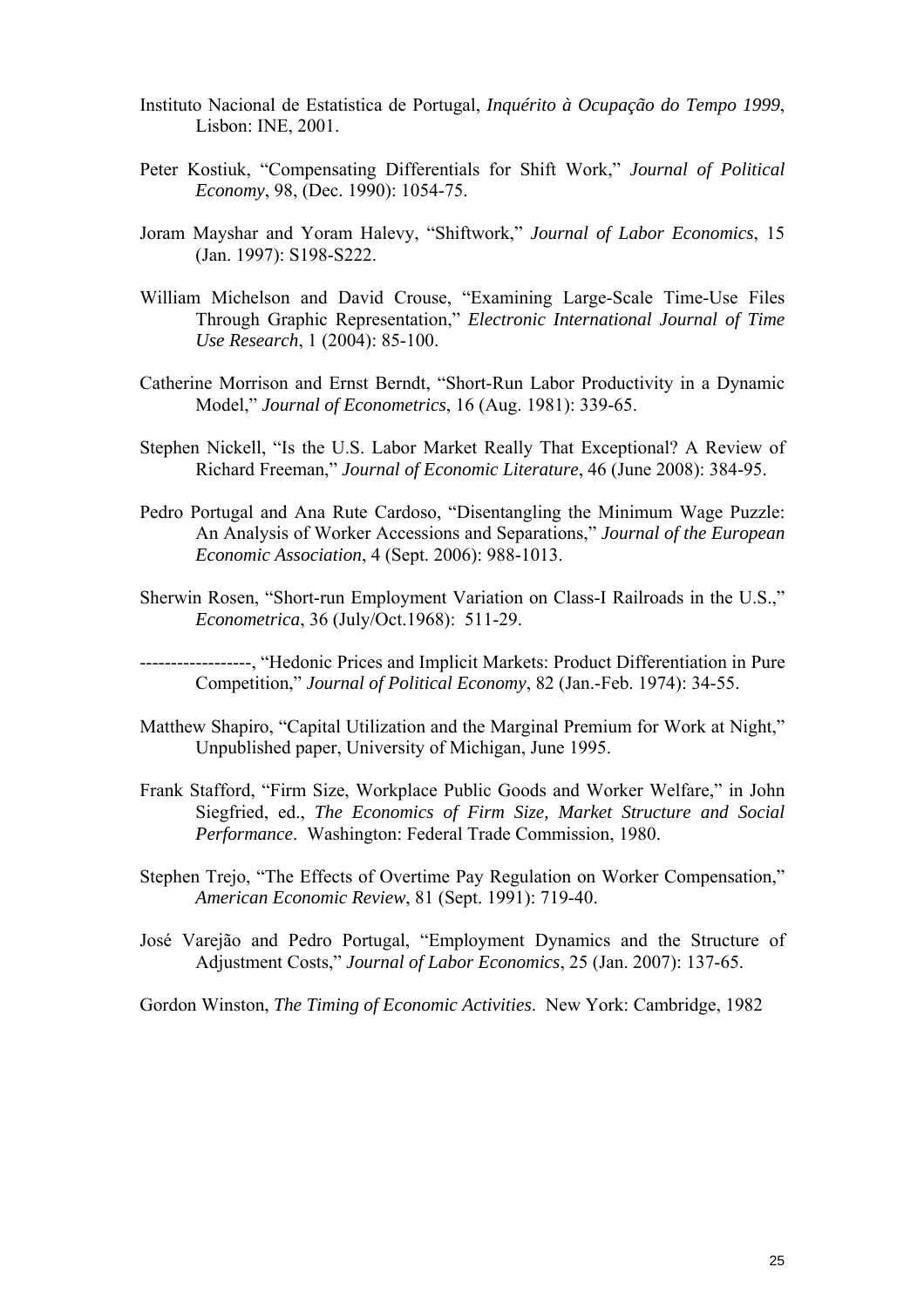**Figure 1. Tempogram of Total Employment in Portuguese Firms** 

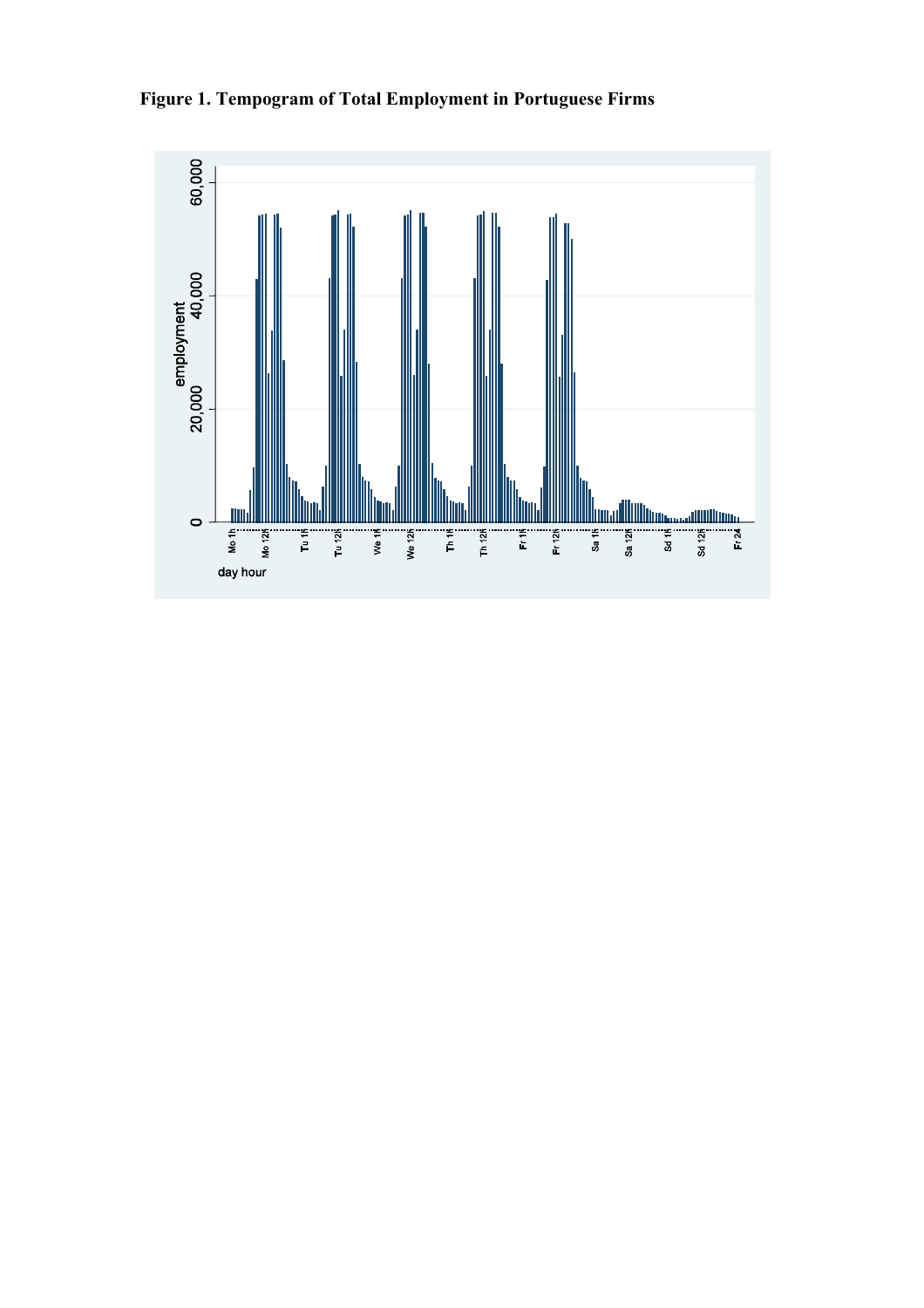

Su-17:18

# **Figure 2. Tempogram of Total Employment by Industry**

Mo-00:01

Mo-07:08 Mo-14:15 Mo-21:22 Tu-04:05 Tu-11:12 Tu-18:19 We-01:02 We-08:09 We-15:16 We-22:23 Th-05:06 Th-12:13 Th-19:20 Fr-02:03 Fr-09:10 Fr-16:17 Fr-23:24 Sa-06:07 Sa-13:14 Sa-20:21 Su-03:04 Su-10:11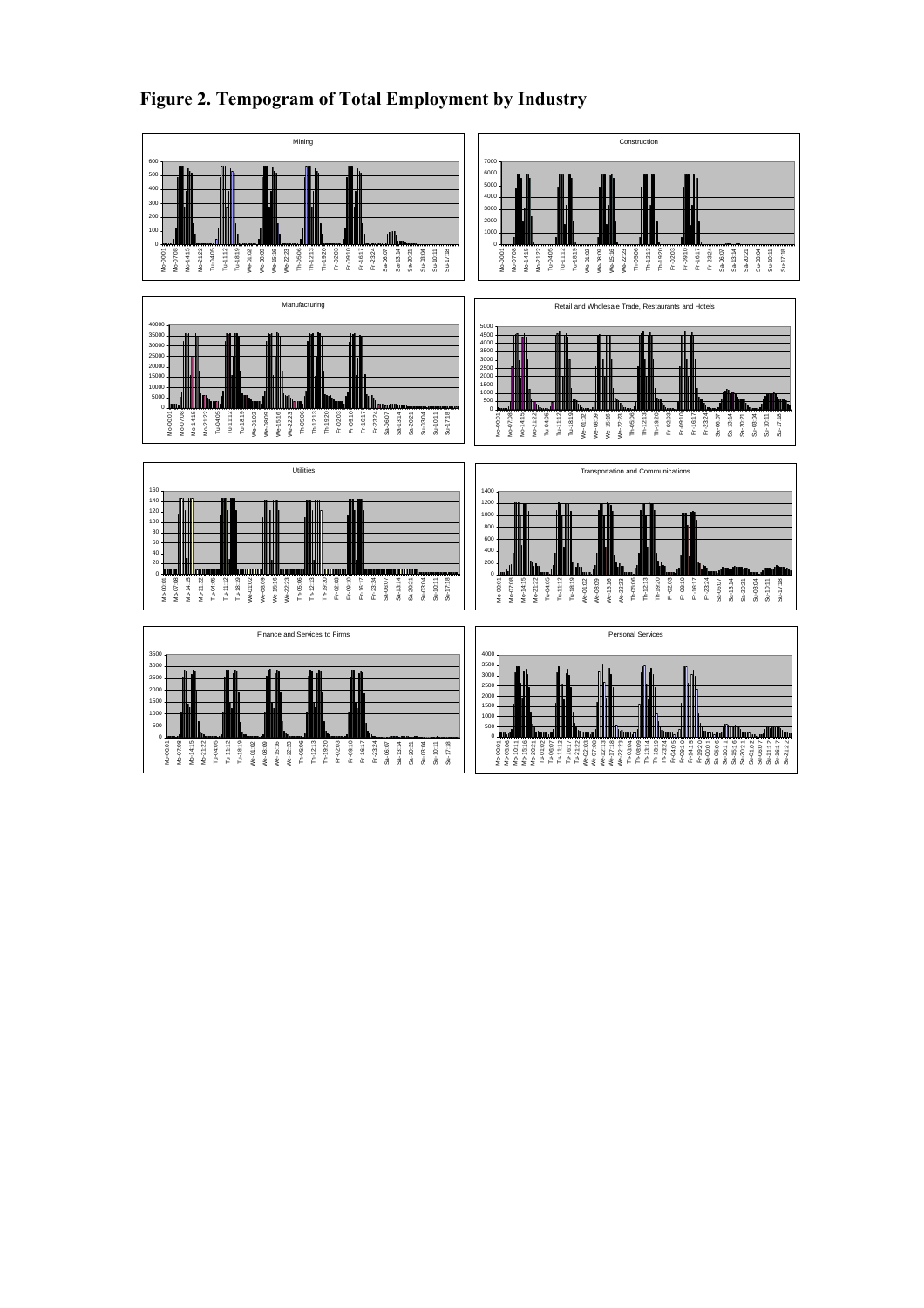

**Figure 3. Tempogram of Work Timing from the 1999 Portuguese Household Time-Use Survey**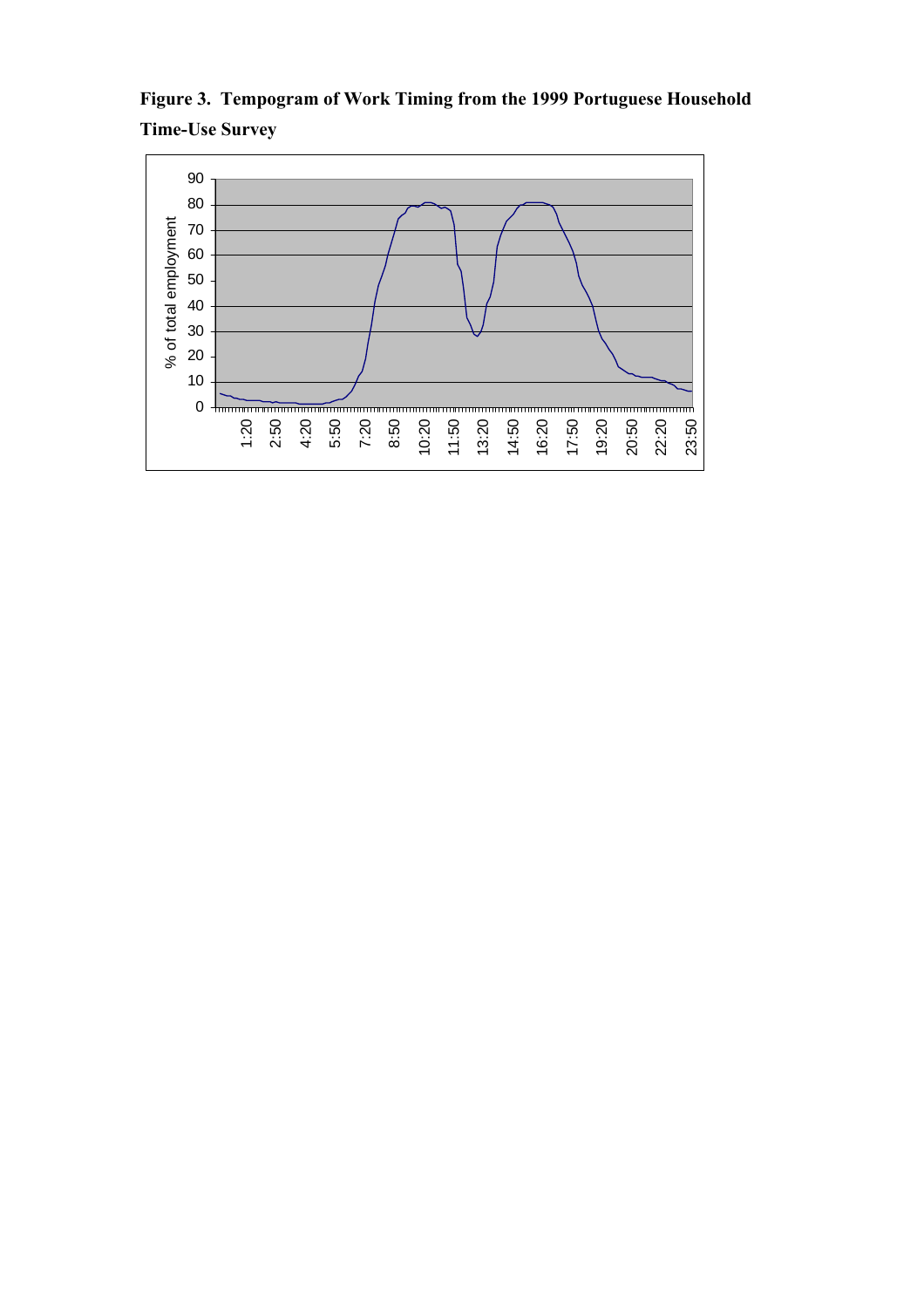**Figure 4. Tempogram of the Number of Portuguese Firms in Operation (Maximum 964)** 

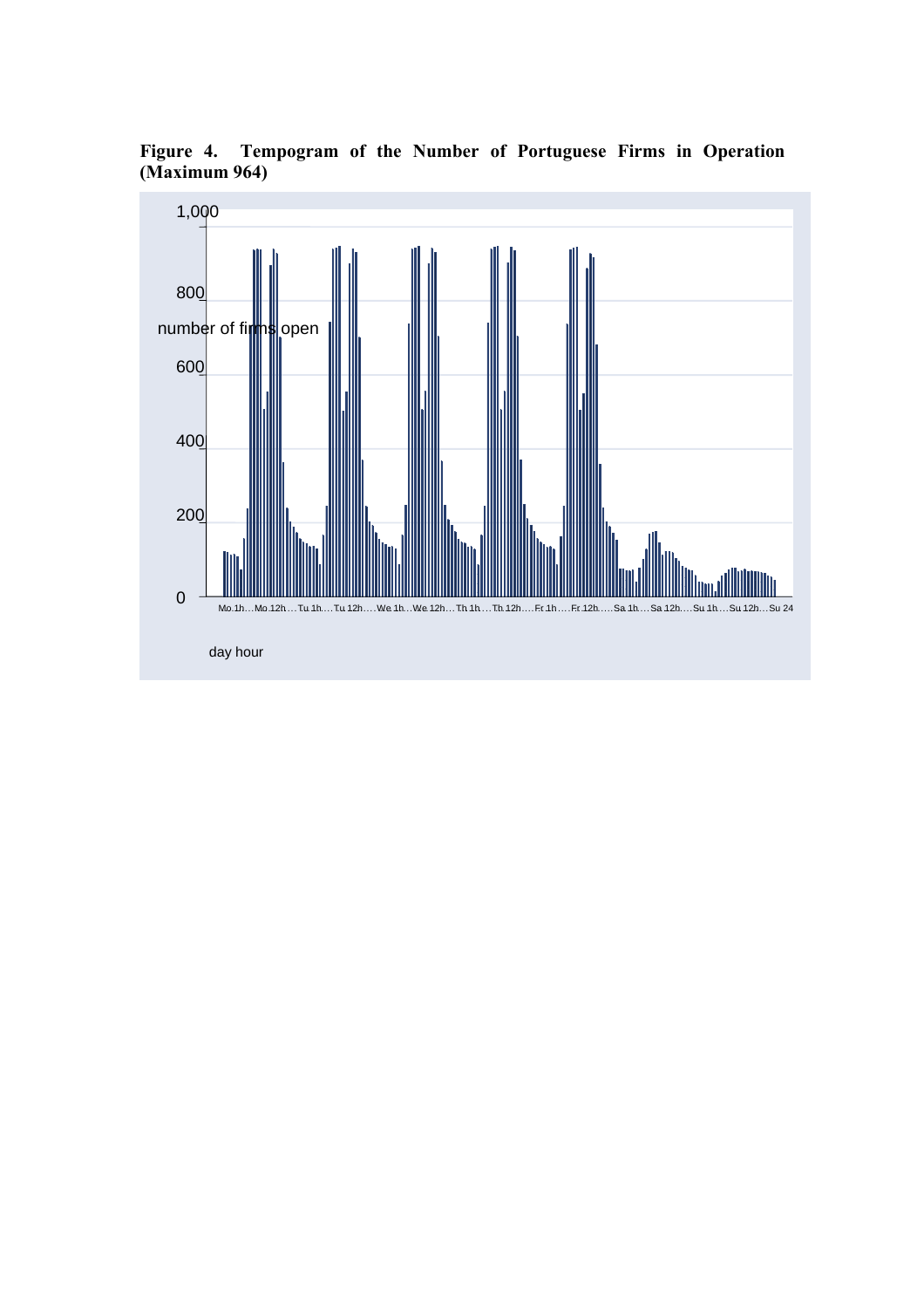|                                 | Criteria for<br>Nightwork | Limits       | Rest<br>periods | Compensation | Health &<br>Safety | Transfers    | Rights to<br>Equal<br>Treatment | Prohibitions | Special<br>Categories |
|---------------------------------|---------------------------|--------------|-----------------|--------------|--------------------|--------------|---------------------------------|--------------|-----------------------|
| Austria                         |                           |              |                 |              |                    | $\checkmark$ |                                 |              |                       |
| Belgium<br>Czech<br>Republic    | $\checkmark$              |              |                 |              | $\checkmark$       |              |                                 | $\checkmark$ |                       |
| Denmark                         |                           |              |                 |              | $\checkmark$       | ✓            |                                 |              |                       |
| Finland                         | ✓                         | $\checkmark$ |                 |              |                    |              |                                 |              |                       |
| France                          |                           |              |                 | $\checkmark$ | $\checkmark$       |              |                                 |              |                       |
| Germany                         |                           |              |                 | ✓            | $\checkmark$       | $\checkmark$ | $\checkmark$                    |              |                       |
| Greece                          | ✓                         |              |                 |              |                    |              |                                 |              |                       |
| Ireland                         |                           |              |                 |              |                    |              |                                 |              |                       |
| Italy                           |                           |              |                 | ✓            |                    |              |                                 |              |                       |
| Latvia                          |                           |              |                 |              |                    |              |                                 |              |                       |
| Luxembourg                      |                           | √            |                 | ✓            |                    |              |                                 |              |                       |
| Netherlands                     |                           | $\checkmark$ | $\checkmark$    |              |                    |              |                                 |              |                       |
| Portugal                        |                           |              |                 | $\checkmark$ | $\checkmark$       |              |                                 |              |                       |
| Romania                         |                           |              |                 | ✓            | $\checkmark$       | ✓            |                                 |              |                       |
| Slovakia                        |                           |              |                 | ✓            |                    |              |                                 |              |                       |
| Spain                           |                           |              |                 |              |                    |              |                                 |              |                       |
| $\ensuremath{\text{UK}}\xspace$ |                           |              |                 |              | $\checkmark$       | $\checkmark$ | $\checkmark$                    |              |                       |
| Japan                           |                           |              |                 | $\checkmark$ |                    |              |                                 |              |                       |

# **Table 1. Provisions Regarding Irregular Hours in Selected Countries**

Source: ILO – Database of work and employment

✓ indicates that the country has an entry on the ILO database for the corresponding column heading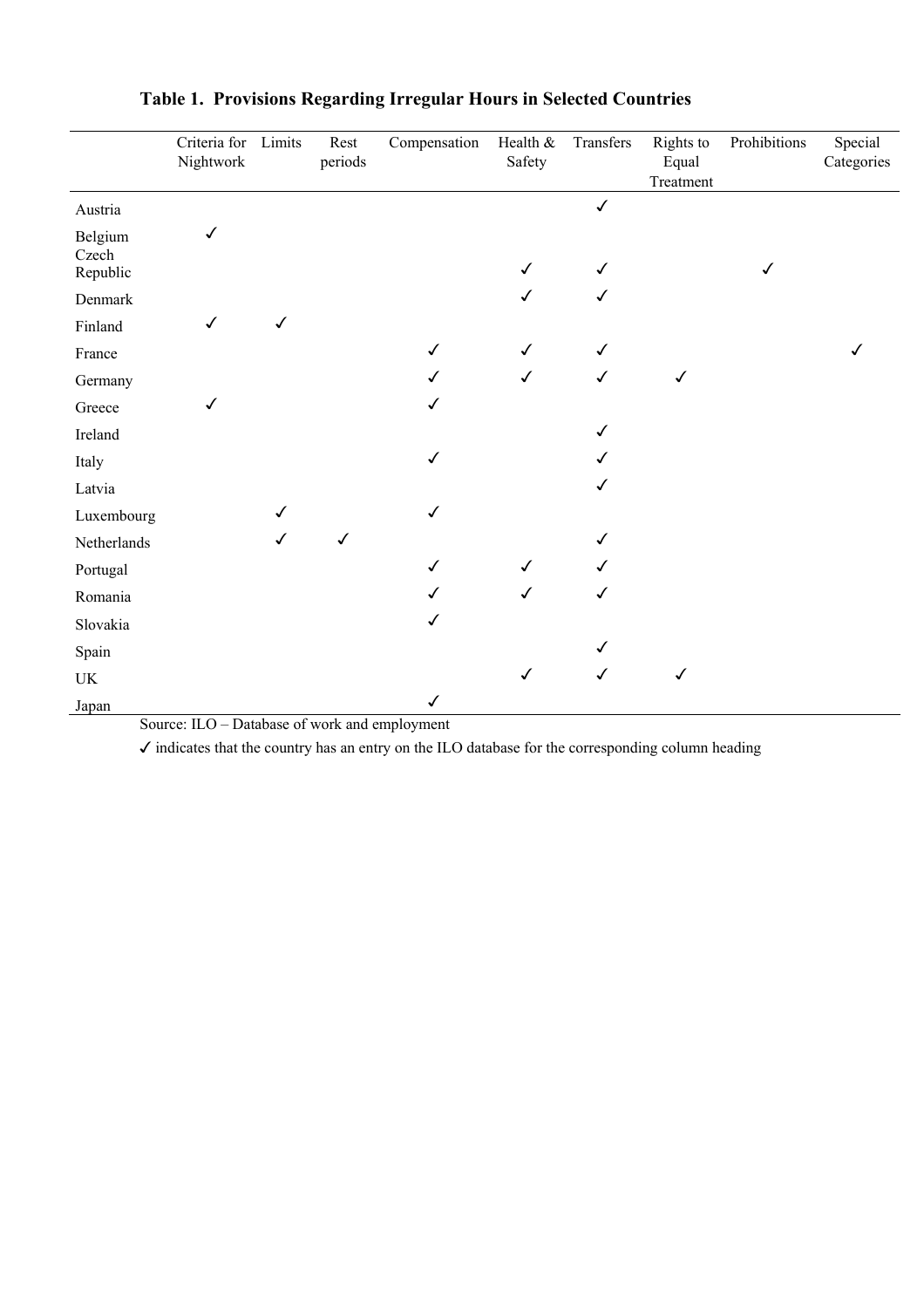|                              | Night | Saturday | Sunday | All hours |
|------------------------------|-------|----------|--------|-----------|
| Characteristic:              |       |          |        |           |
| Gender (percent male)        | 93.4  | 77.9     | 60.6   | 58.8      |
| Age (avg. in yrs)            | 36.3  | 37.2     | 38.5   | 37.8      |
| Education (percent):         |       |          |        |           |
| $\leq$ yrs of school         | 33.1  | 53.9     | 46.1   | 56.8      |
| 6-9 yrs of school            | 32.2  | 22.9     | 21.2   | 17.9      |
| 9-12 yrs of school           | 27.3  | 15.9     | 20.9   | 16.1      |
| >12                          | 6.8   | 6.5      | 10.8   | 8.9       |
| Skill-level (percent skilled | 73.7  | 63.1     | 54.9   | 56.9      |
| workers)                     |       |          |        |           |

**Table 2. Composition of the Workforce, by Timing of Work (Imputed)** 

Note: The percentages for the different schooling levels do not add up to 100 because a small number of observations (0.3 percent of the total) have missing information on schooling.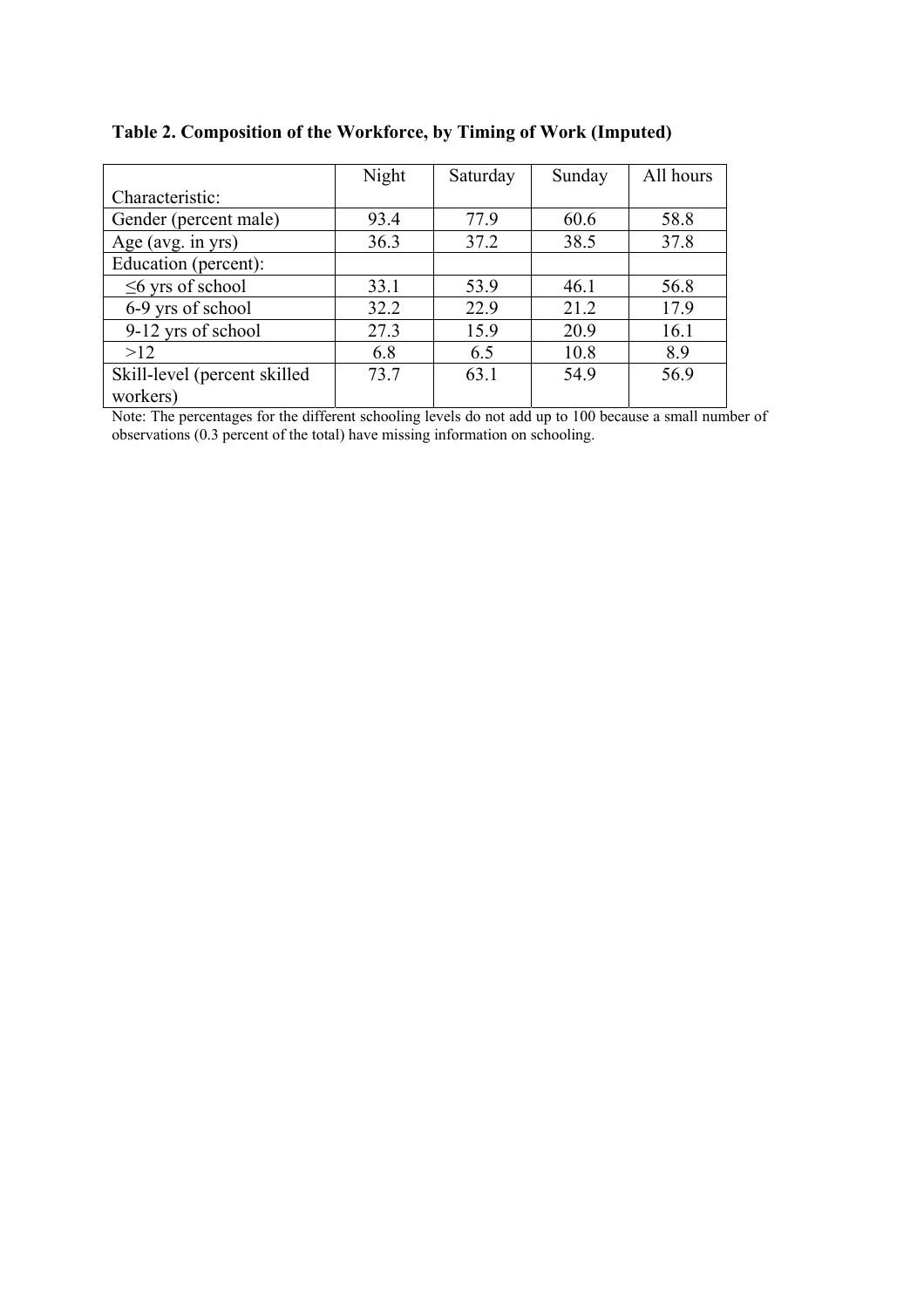|                                               | All<br><b>Industries</b> |                       | <b>Services, Trade and</b><br><b>Transport</b> |                       | Manufacturing,<br><b>Mining and Utilities</b> |                       |
|-----------------------------------------------|--------------------------|-----------------------|------------------------------------------------|-----------------------|-----------------------------------------------|-----------------------|
|                                               | Cobb-<br>Douglas         | Translog              | Cobb-<br>Douglas                               | Translog              | Cobb-<br>Douglas                              | Translog              |
| ln(D)                                         | 1.0293<br>(0.0252)       | 0.5490<br>(0.1890)    | 0.9764<br>(0.0556)                             | 0.8716<br>(0.4080)    | 1.0333<br>(0.0270)                            | 0.5080<br>(0.2113)    |
| ln(N)                                         | 0.0823<br>(0.0137)       | 0.2179<br>(0.0601)    | 0.0645<br>(0.0335)                             | 0.2915<br>(0.1368)    | 0.0846<br>(0.0140)                            | 0.2080<br>(0.0652)    |
| $[\ln(D)]^2$                                  |                          | 0.0403<br>(0.0139)    |                                                | 0.0148<br>(0.0307)    |                                               | 0.0427<br>(0.0154)    |
| $[\ln(N)]^2$                                  |                          | 0.0377<br>(0.0083)    |                                                | 0.0475<br>(0.0018)    |                                               | 0.0347<br>(0.0089)    |
| $ln(D)$ · $ln(N)$                             |                          | $-0.0510$<br>(0.0101) |                                                | $-0.0704$<br>(0.0248) |                                               | $-0.0471$<br>(0.0102) |
| Controls:<br>Share age 35-<br>49              | 0.0689<br>(0.1798)       | 0.1044<br>(0.1770)    | $-0.2435$<br>(0.3407)                          | $-0.1298$<br>(0.3407) | 0.1561<br>(0.2054)                            | 0.1792<br>(0.2017)    |
| Share age $50+$                               | $-0.2231$<br>(0.1856)    | $-0.0926$<br>(0.1844) | $-0.3769$<br>(0.3550)                          | $-0.1428$<br>(0.3591) | $-0.1292$<br>(0.2111)                         | $-0.0379$<br>(0.2082) |
| Share ED 9-11                                 | 0.2119<br>(0.1709)       | 0.2720<br>(0.1680)    | 0.1948<br>(0.3175)                             | 0.2209<br>(0.3160)    | 0.0790<br>(0.1999)                            | 0.1823<br>(0.1957)    |
| Share ED 12                                   | 1.0200<br>(0.1901)       | 0.9905<br>(0.1867)    | 0.6126<br>(0.3007)                             | 0.6207<br>(0.2974)    | 1.3515<br>(0.2774)                            | 1.2699<br>(0.2719)    |
| Share ED>12                                   | 1.7978<br>(0.2719)       | 1.8692<br>(0.2668)    | 1.3799<br>(0.3835)                             | 1.4583<br>(0.3811)    | 3.1239<br>(0.5240)                            | 3.2976<br>(0.5122)    |
| Share female                                  | $-0.3014$<br>(0.1412)    | $-0.2436$<br>(0.1395) | $-0.6939$<br>(0.2557)                          | $-0.6395$<br>(0.2556) | $-0.3205$<br>(0.1688)                         | 0.0269<br>(0.1656)    |
| Adjusted $R^2$                                | 0.763                    | 0.773                 | 0.664                                          | 0.672                 | 0.811                                         | 0.820                 |
| $N =$                                         | 964                      | 964                   | 314                                            | 314                   | 650                                           | 650                   |
| df Industry<br>fixed effects<br>p-value on F- | (40, 915)                | (40, 912)             | (17, 288)                                      | (17, 285)             | (22, 619)                                     | (22, 616)             |
| statistic                                     | < 0.01                   | < 0.01                | < 0.01                                         | < 0.01                | 0.001                                         | 0.001                 |
| p-value on<br>translog terms'                 |                          | < 0.01                |                                                | 0.02                  |                                               | < 0.01                |

# **Table 3. Estimates of Production Functions with Work Timing (Dep. Var. ln(Sales))**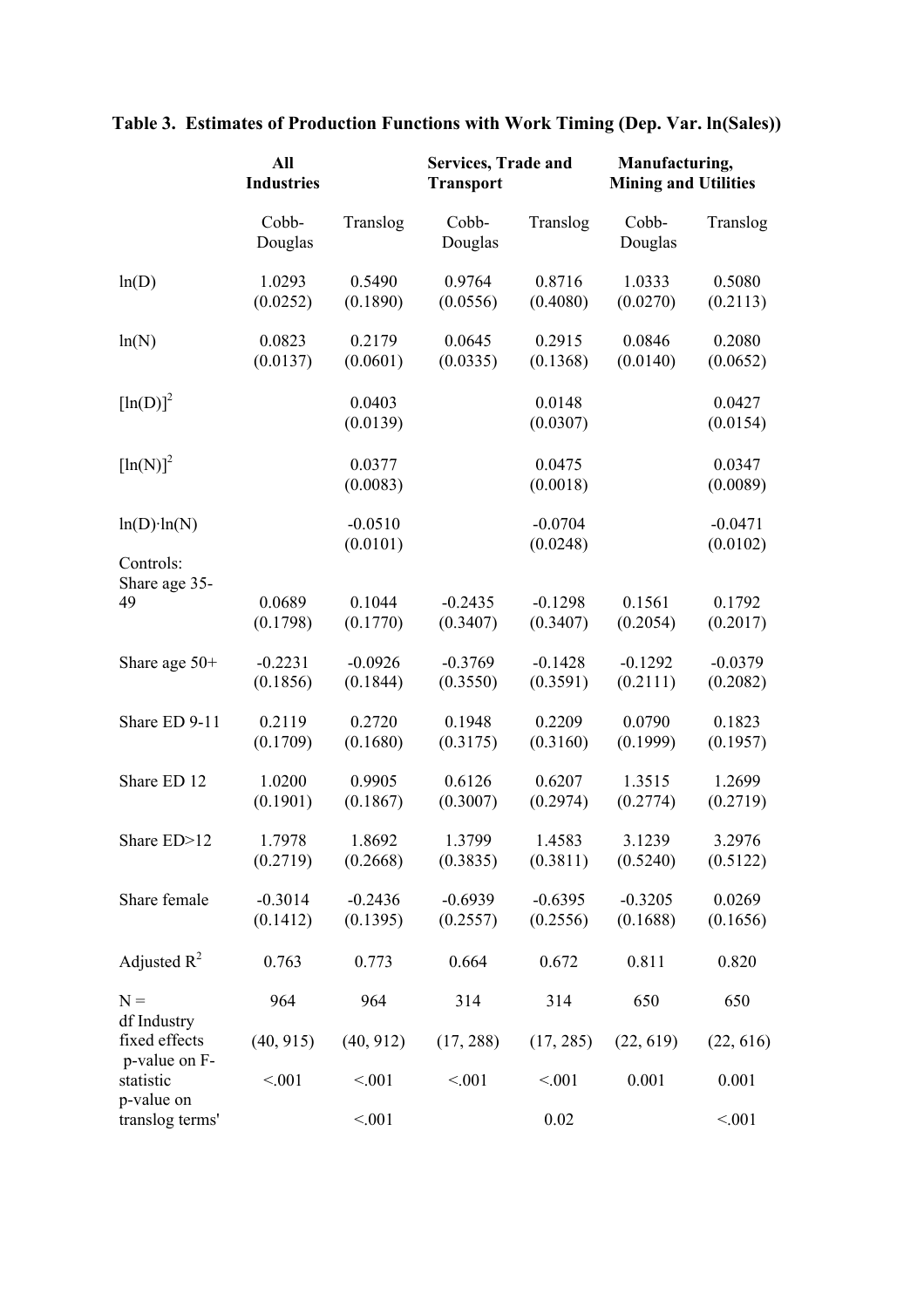| Dependent ln(Total       | <b>Firms</b> | <b>Firms</b><br><b>In(Total</b> |                          | <b>Workers</b> |
|--------------------------|--------------|---------------------------------|--------------------------|----------------|
| Variable: Sales)         |              | <b>Wage Bill)</b>               |                          | In(Earnings)   |
| Independent<br>Variable: |              |                                 | Independent<br>Variable: |                |
| ln(D)                    | 1.0309       | 1.0394                          | ln(D)                    | 0.0380         |
|                          | (0.0244)     | (0.0171)                        |                          | (0.0016)       |
| ln(N)                    | 0.0823       | 0.0666                          | ln(N)                    | 0.0072         |
|                          | (0.0132)     | (0.0092)                        |                          | (0.0006)       |
| Share age 35 - 49        | 0.1049       | 0.1277                          | Age 35-49                | 0.2051         |
|                          | (0.1763)     | (0.1235)                        |                          | (0.0035)       |
| Share age $50+$          | $-0.2375$    | $-0.1036$                       | Age $50+$                | 0.2934         |
|                          | (0.1798)     | (0.1260)                        |                          | (0.0047)       |
| Share ED 9-11            | 0.1940       | 0.1376                          | ED 9-11                  | 0.1901         |
|                          | (0.1674)     | (0.1173)                        |                          | (0.0045)       |
| Share ED 12              | 1.0840       | 0.4263                          | <b>ED 12</b>             | 0.4033         |
|                          | (0.1869)     | (0.1310)                        |                          | (0.0048)       |
| Share ED>12              | 1.8618       | 1.1188                          | ED > 12                  | 1.0057         |
|                          | (0.2632)     | (0.1844)                        |                          | (0.0062)       |
| Share female             | $-0.2640$    | $-0.2199$                       | Female                   | $-0.2126$      |
|                          | (0.1374)     | (0.0962)                        |                          | (0.0036)       |
| Adjusted $R^2$           | 0.778        | 0.870                           |                          | 0.518          |
| $N =$                    | 954          | 954                             |                          | 60573          |
| Industry fixed           |              |                                 |                          |                |
| effects                  | Yes          | Yes                             |                          | Yes            |

# **Table 4. Estimates of Sales, Wage Bill and Earnings, All Industries**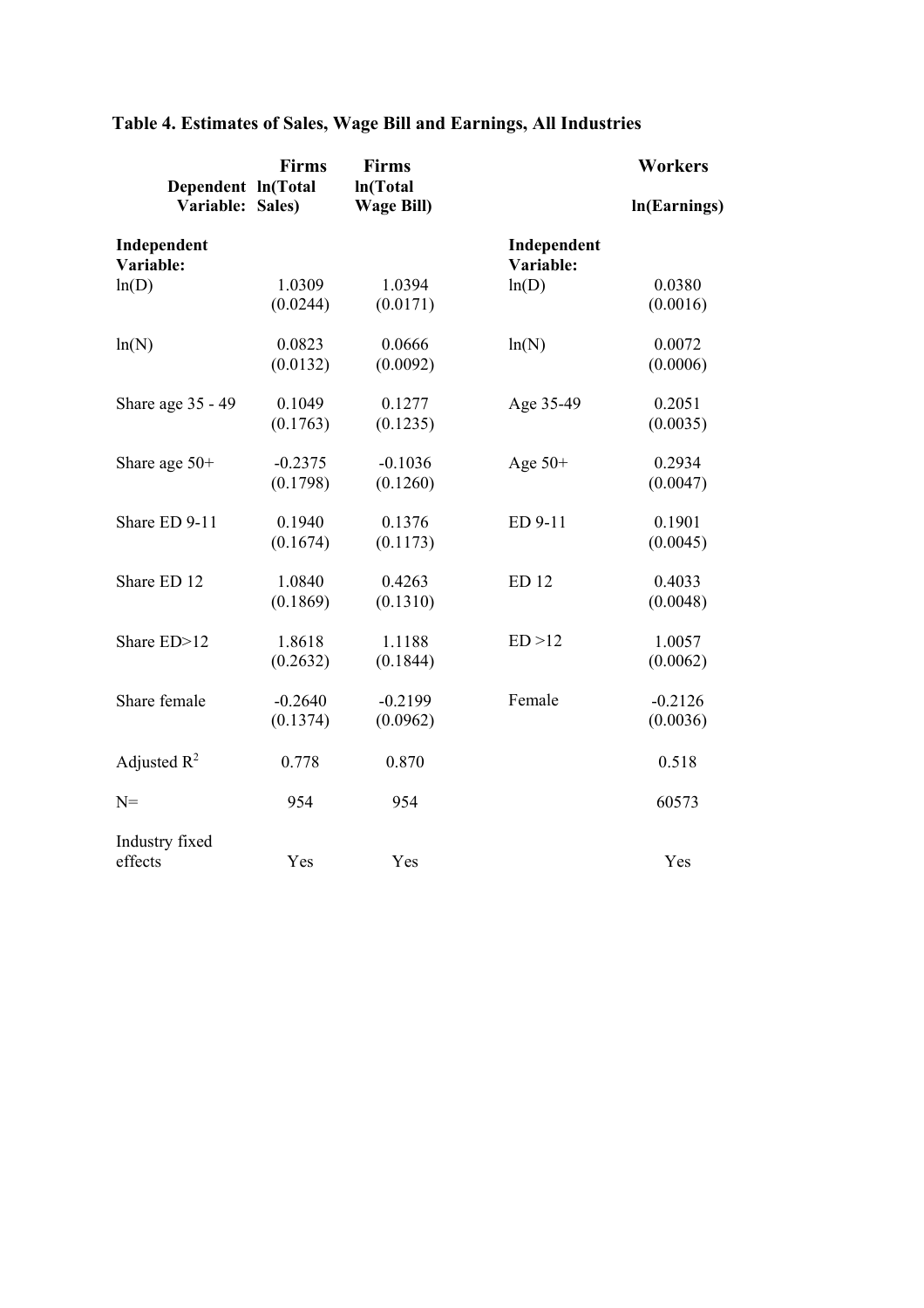# **Table 5. Estimates of Elasticities of Factor Price and Demand**

|                                             |                  | $\varepsilon_{ij}$ |                  | $\eta_{ij}$ |
|---------------------------------------------|------------------|--------------------|------------------|-------------|
| Hours:                                      | 7AM-8PM<br>$M-F$ | Other              | 7AM-8PM<br>$M-F$ | Other       |
| <b>All Industries</b><br>7AM-8PM M-F        | $-0.062$         | 0.037              | $-11.436$        | 0.679       |
| Other                                       | 0.196            | $-0.364$           | 3.627            | $-0.068$    |
| Service, trade and transport<br>7AM-8PM M-F | $-0.134$         | 0.0001             | $-5.141$         | 26.224      |
| Other                                       | 0.0006           | $-0.271$           | 1106.148         | $-0.107$    |
| Manufacturing, mining and utilities         |                  |                    |                  |             |
| 7AM-8PM M-F                                 | $-0.054$         | 0.043              | $-13.281$        | 0.554       |
| Other                                       | 0.236            | $-0.397$           | 3.022            | $-0.060$    |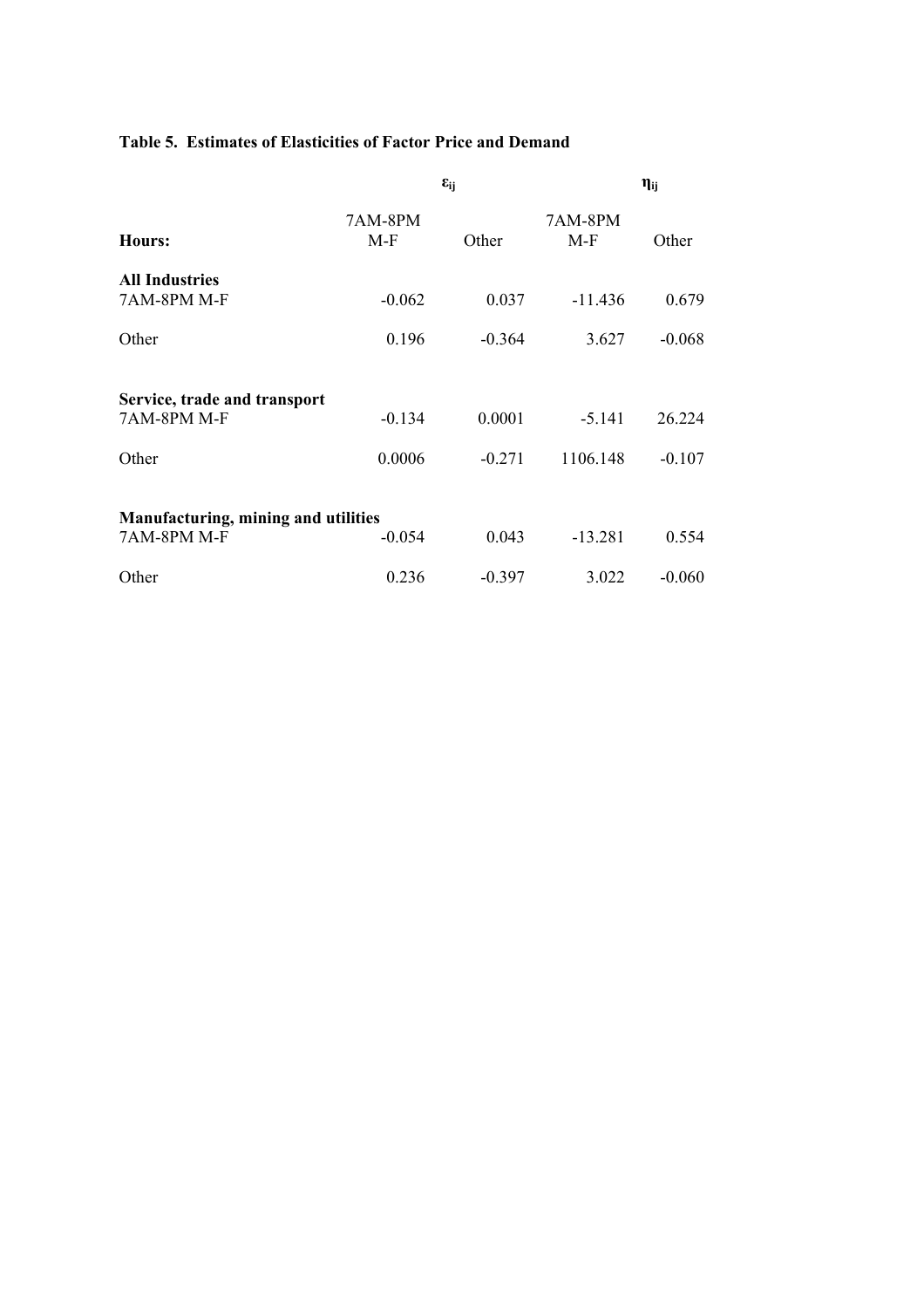# **Table 6. Estimates of Relative Demand Functions for Hours at Different Times (Dep. Var is ln(N/D))**

|                               | All                 | Skilled       | Unskilled |  |
|-------------------------------|---------------------|---------------|-----------|--|
|                               | Workers             | Workers       | Workers   |  |
| ln(Sales)                     | $-0.1042$           | $-0.3103$     | $-0.4167$ |  |
|                               | (0.0444)            | (0.0369)      | (0.0517)  |  |
|                               |                     |               |           |  |
| Overtime Hours/Total          |                     |               |           |  |
| Hours                         | 0.2505              | 0.1362        | 0.2055    |  |
|                               | (0.0420)            | (0.0336)      | (0.0507)  |  |
| Adjusted $R^2$                | 0.349               | 0.405         | 0.256     |  |
|                               |                     |               |           |  |
| $N =$                         | 964                 | 964           | 964       |  |
| df Industry fixed effects     | (40, 915)           | (40, 915)     | (40, 915) |  |
| p-value on F-statistic        | < 0.01              | < 0.01        | < 0.01    |  |
|                               | Services, trade     | and transport |           |  |
|                               |                     |               |           |  |
| ln(Sales)                     | $-0.1489$           | $-0.1828$     | $-0.2746$ |  |
|                               | (0.0712)            | (0.0629)      | (0.0862)  |  |
| Overtime Hours/Total          |                     |               |           |  |
| Hours                         | 0.0891              | $-0.0155$     | 0.191     |  |
|                               | (0.0829)            | (0.0708)      | (0.0944)  |  |
|                               |                     |               |           |  |
| Adjusted $R^2$                | 0.436               | 0.532         | 0.175     |  |
| $N =$                         | 314                 | 314           | 314       |  |
|                               |                     |               |           |  |
| df Industry fixed effects     | (17, 288)<br>< 0.01 | (17, 288)     | (17, 288) |  |
| p-value on F-statistic        |                     | < 0.01        | < 0.01    |  |
|                               | Manufacturing,      | mining and    | utilities |  |
| ln(Sales)                     | $-0.0706$           | $-0.3782$     | $-0.4591$ |  |
|                               | (0.0673)            | (0.0464)      | (0.0664)  |  |
|                               |                     |               |           |  |
| Overtime Hours/Total<br>Hours | 0.2739              | 0.166         | 0.2128    |  |
|                               | (0.0494)            | (0.0384)      | (0.0608)  |  |
|                               |                     |               |           |  |
| Adjusted $R^2$                | 0.280               | 0.231         | 0.214     |  |
| $N =$                         | 650                 | 650           | 650       |  |
| df Industry fixed effects     | (22, 619)           | (22, 619)     | (22, 619) |  |
| p-value on F-statistic        | < 0.01              | < 0.01        | < 0.01    |  |

#### **All Industries**

<sup>1</sup>All the estimating equations include the same control variables that were included in Table 3.